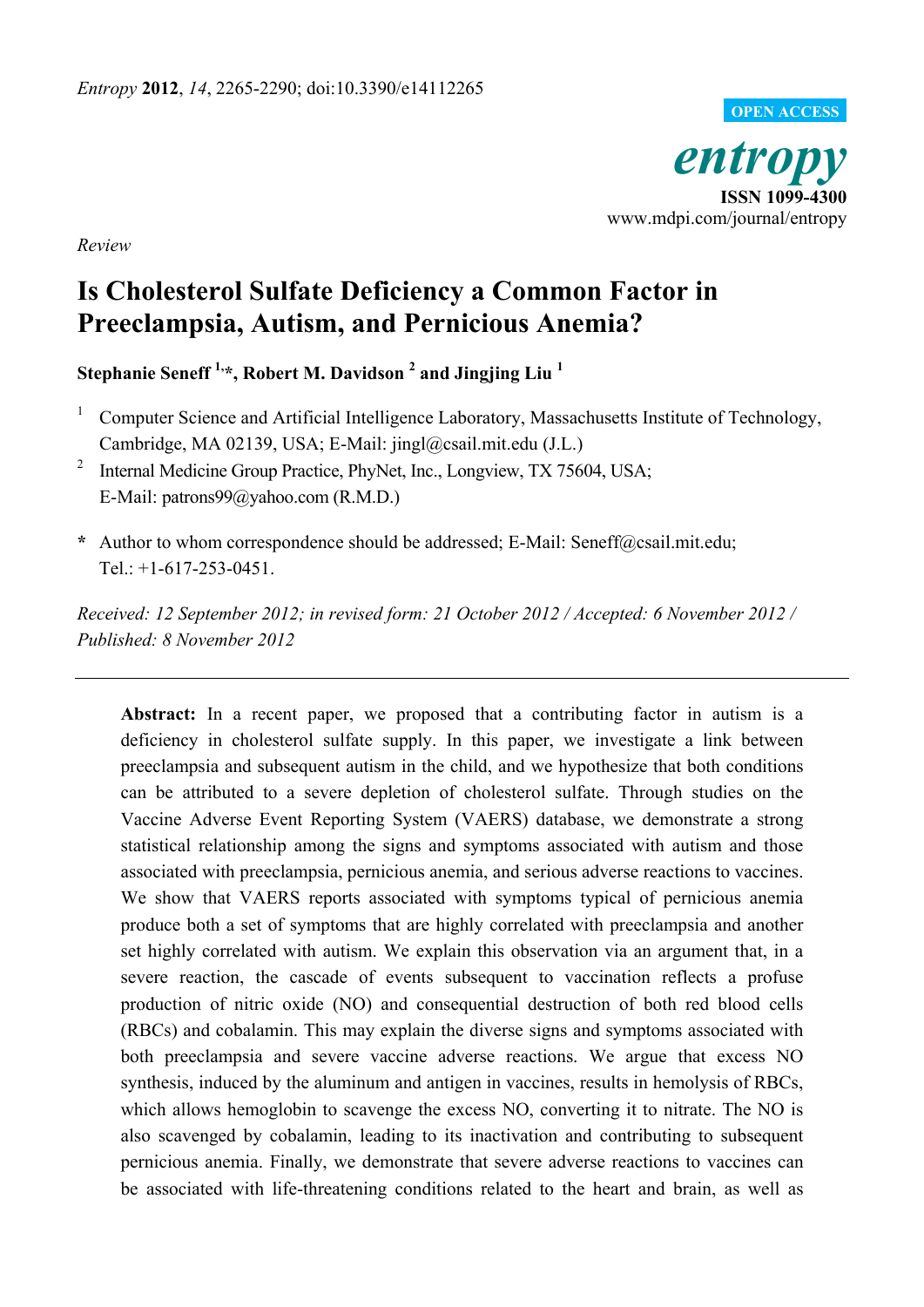stillbirth, when the vaccine is administered to a woman in the third-trimester of pregnancy, as demonstrated by statistical analysis of the Gardasil records.

**Keywords:** encephalitis; preeclampsia; autism; cobalamin; pernicious anemia; nitric oxide; cholesterol sulfate; aluminum; seizures

**PACS Codes:** 87.19.xm; 87.19.xt; 87.19.xw; 87.18.Vf; 87.18.Sn; 87.19.lk; 87.19.lv; 87.19.um; 87.19.uj

### **1. Introduction**

Preeclampsia is a serious condition, life-threatening to both the mother and the fetus, which typically develops late in pregnancy, associated with hypertension and proteinuria [1,2]. It is estimated to affect 6–8% of pregnancies in the U.S. The etiology of preeclampsia remains poorly understood, but it is clear that an underlying pathology related to the coagulation cascade is involved, with vasoconstrictive factors as secondary effects. Excess free iron in the blood suggests that hemolysis is a contributing factor [3].

Preeclampsia diagnosed in the mother is highly correlated ( $p < 0.0001$ ) with a future diagnosis of autism for the fetus [4]. We have previously argued [5], that autism may be due to a deficiency in the supply of cholesterol sulfate to the fetus, and, subsequently, to the infant postnatally. We further argue that it is caused by a deficiency in the supply of critical nutrients, namely cholesterol, zinc and sulfur, and in the amount of sunlight exposure to the skin, again, both for the mother and the child. Here, we argue further that cobalamin (vitamin  $B_{12}$ ) deficiency is likely also present, as this nutrient is found naturally mainly in animal foods, and is especially enriched in foods containing cholesterol such as molluscs, clams, liver, and eggs, which are not likely to be major components of a modern diet. This will lead to a tendency towards anemia, which further increases vulnerability to factors that perturb blood stability.

Proteinuria, a strong risk factor for preeclampsia, comes about because the glomeruli of the kidney allow large blood proteins like albumin and globulin to pass through a defective filter. Such defective filtering in the kidneys has been shown to be a consequence of both a decreased production of heparan sulfate and an increased breakdown of heparan sulfate by both reactive oxygen species (ROS) and active enzymes like heparanase [6]. In preeclampsia, this is likely due to the pressures to deliver sulfate to the fetus. Preeclampsia is also associated with elevated serum levels of homocysteine [7–9], which is a precursor for sulfate synthesis. A deficiency in cobalamin is associated with elevated homocysteine levels [10] and with preeclampsia [9]. Cobalamin depletion is the key factor in pernicious anemia [11].

In this paper, we will present an argument that there is an intricate relationship among preeclampsia, pernicious anemia, autism and acute adverse reactions to vaccines, and, further, that all of these conditions are consequential to a preexisting severe deficiency in sulfate supply to the tissues and the vasculature. We are not claiming that vaccines cause autism, but rather that the appropriately predisposed child is especially vulnerable to an acute reaction to an aluminum-adjuvanted vaccine,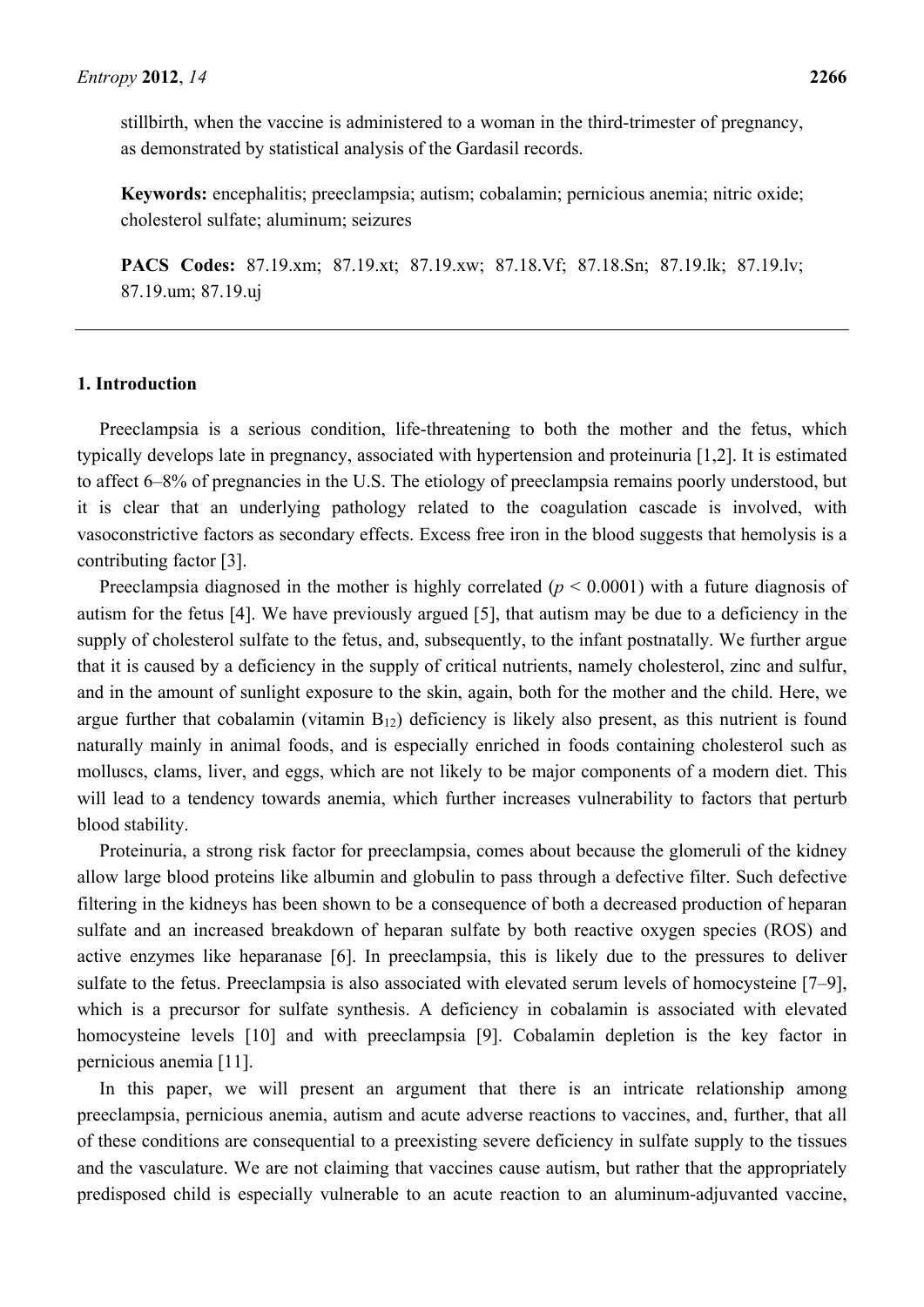which could in rare cases lead to neuronal damage, mediated in part by exuberant production of nitric oxide. We support our arguments through a review of the research literature, as well as through a statistical study of word frequencies in various subsets of the VAERS database. We demonstrate a remarkable correspondence among symptoms in VAERS associated with autism, pernicious anemia, and preeclampsia, and we explain those symptoms as plausibly following from an acute reaction to blood instabilities brought on by an exuberant synthesis of nitric oxide by endothelial nitric oxide synthase (eNOS).

In the remainder of this paper, we will first briefly introduce our hypothesis concerning a role for cholesterol sulfate insufficiency in autism. The next section will argue for a common underlying pathology in preeclampsia and anaphylactic reactions to vaccines. Section 4 discusses the association of autism with abnormal gut bacteria, and argues that this can lead to chronic excess NO synthesis. Section 5 links autism with preeclampsia through the shared feature of NO-induced seizures. Section 6 discusses the potential role of mitochondrial DNA released by necrotic tissue in inducing an antigenic reaction. Section 7 proposes the hemolysis cascade that arises in certain contexts following provocation, which we believe is induced by instabilities in the blood coagulation system. Section 8 discusses our studies with VAERS, which use statistical analyses of word frequencies to demonstrate a strong link among autism, preeclampsia, and pernicious anemia. Following a discussion section where we recapitulate our major findings, we end with a conclusion summarizing the main points of the paper.

#### **2. A Crucial Role for Cholesterol Sulfate and Endothelial Nitric Oxide Synthase**

Cholesterol sulfate is a very interesting molecule whose many biological roles are poorly understood [12]. In the third trimester of pregnancy, the placental villi are normally highly enriched in cholesterol sulfate [13]. We have argued that this placental cholesterol sulfate plays an important role in providing the fetus with adequate sulfate to populate the glycosaminoglycans (GAGs) in the extracellular matrix proteins in diverse cells throughout the body [5]. This is especially crucial for maintaining the zeta potential of the vasculature, in order to stabilize the colloidal suspension of blood particles [14]. This then places a huge demand on the mother. If her cholesterol sulfate levels are insufficient, the sulfate levels in the artery walls will be depleted and the RBCs' and platelets' ability to maintain adequate cholesterol sulfate in their membranes will be impaired, leading to hemolysis. The red blood cells play an essential role in the disease process. Crucially, cholesterol sulfate has been shown to protect them from lysis due to osmotic stress or viral attack [15,12].

RBCs are among the small number of cell types known to produce significant amounts of cholesterol sulfate [16]. Other cell types that produce it are platelets [17] and fibroblasts and melanocytes in the epidermis [18]. Intriguingly, all of these cell types also produce endothelial nitric oxide synthase (eNOS). Furthermore, mast cells, which produce large amounts of heparin, the most highly sulfated molecule known to biology, also contain eNOS. It has been known since 1927 [19] that prior administration of heparin protects from anaphylactic shock, and this is likely due to additional buffering of sulfate supplies. We have argued previously [5] that all of these cell types use eNOS predominantly to synthesize sulfate rather than NO, and that sunlight exposure catalyzes the reaction and supplies energy.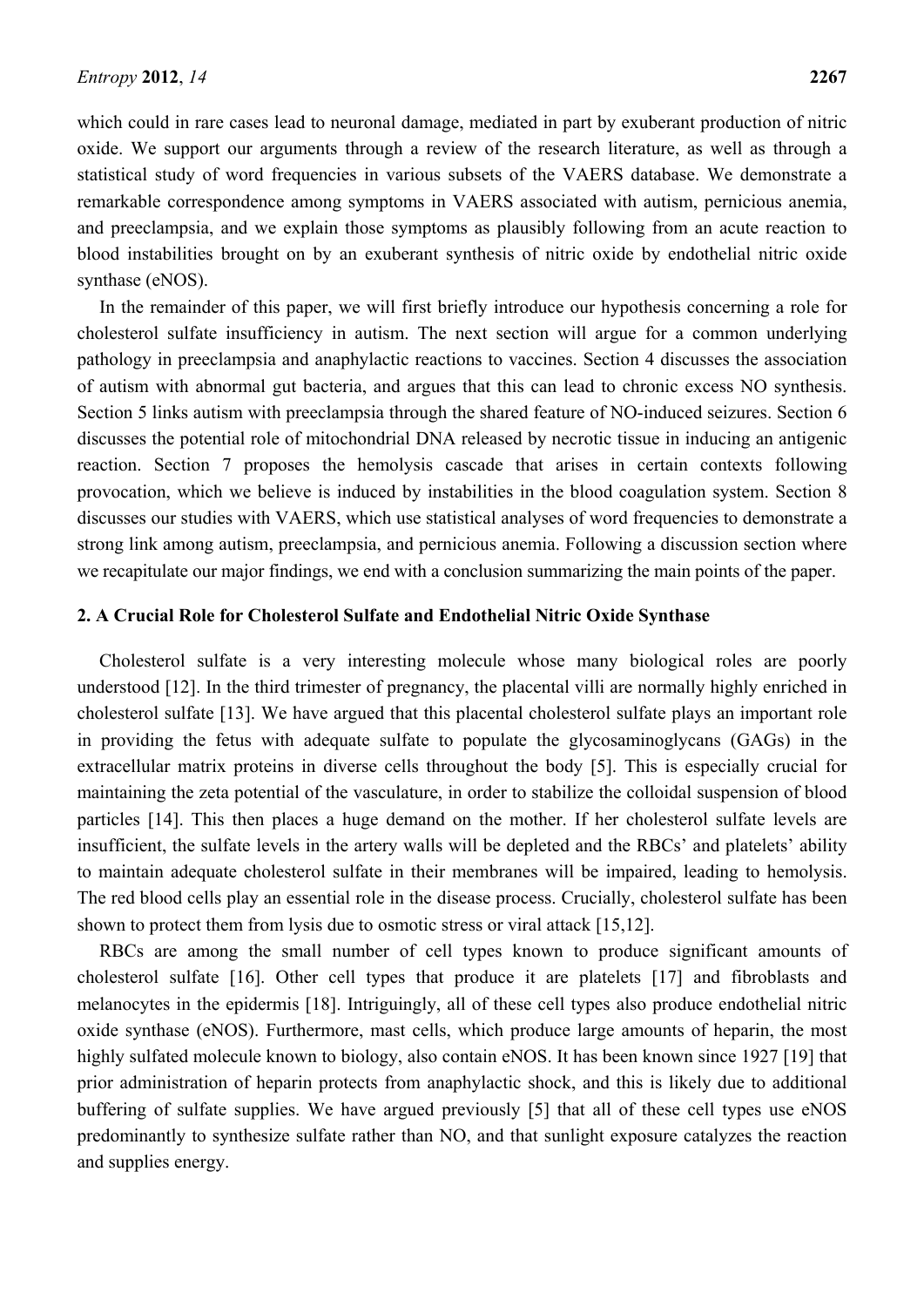It is well established that calmodulin and caveolin regulate the activity of eNOS, where caveolin is associated with the membrane-bound form of eNOS attached at caveolae: a configuration we believe is responsible for the synthesis of sulfate [20]. Calcium entry into a cell, through a signaling mechanism that involves calcium-calmodulin binding, causes eNOS to detach from caveolin and catalyzes the synthesis of NO, following phosphorylation. Such calcium entry is triggered by TNF- $\alpha$  during an immune reaction.

## **3. A Relationship between Disseminated Intravascular Coagulation and Vaccines?**

In this section, we describe the underlying process in acute preeclampsia that can result in a lifethreatening situation, developing as a consequence of insufficient sulfate buffering, and leading to serum colloidal instability and a complex reaction cascade involving profuse release of NO along with hemolysis of RBCs, ultimately developing into a profound crisis in the circulatory system and severe impairment in oxygen delivery. We argue that a similar process unfolds in an acute anaphylactic vaccine adverse reaction.

Hemoglobin is a major scavenger of NO. In an extremely fast, irreversible, reaction (< 4 seconds reaction time) [21], nitrate and methemoglobin are produced, and this impairs oxygen delivery to the tissues; *i.e.*, the effect is analogous to that of carbon monoxide [22]. Serum infusion of *free* hemoglobin solution results in hypertension. This is due to the reaction of NO with oxyhemoglobin in the blood circulation [23], which interferes with NO's normal role, via the guanylyl cyclase pathway, in producing vasodilation [24]. Oxyhemoglobin reduces the half-life of soluble guanylyl cyclase from 106 minutes to only 18 seconds [25]. Hemoglobin within red blood cells is 1,000-fold less reactive with nitric oxide than free hemoglobin, due in large part to the barrier of the RBC cell membrane. Under deoxygenated conditions this difference reduces to only 50-fold [26].

A case study of a patient who experienced a postpartum cascade leading ultimately to death illustrates the complex response associated with preeclampsia [27]. The patient presented with disseminated intravascular coagulopathy (DIC), resulting in a sudden rapid drop in platelet counts. The rapidly following consequences included blindness, severe abdominal pain, jaundice, and liver and kidney failure. Two seminal papers by Donald McKay describe the processes that ultimately lead to DIC [28,29], which are initiated by a precipitous destabilization of the blood colloidal system, followed by massive numbers of small clots formed from platelets in diverse organs, and with devastating consequences. It is triggered by a number of different agents, including bacterial endotoxins, particulate matter, proteolytic enzymes, anoxia, and hemolyzed RBCs.

In [29] a phenomenon, associated with DIC, is described in which the synthesis of a fibrin mesh by platelets causes RBCs to be sliced into fragments, releasing their contents into the vasculature. We propose that this phenomenon offers protection from potentially toxic build-up of NO, produced in reaction to exposure to appropriate triggering factors (Selye provocation). The released hemoglobin would neutralize the NO by the rapid, irreversible reaction leading to methemoglobin and nitrate. The nitrate would be disposed of through the kidneys and the gut, and the methemoglobin would be broken down by macrophages through the action of heme oxygenase [30,31], which also suppresses the induction of cytokines.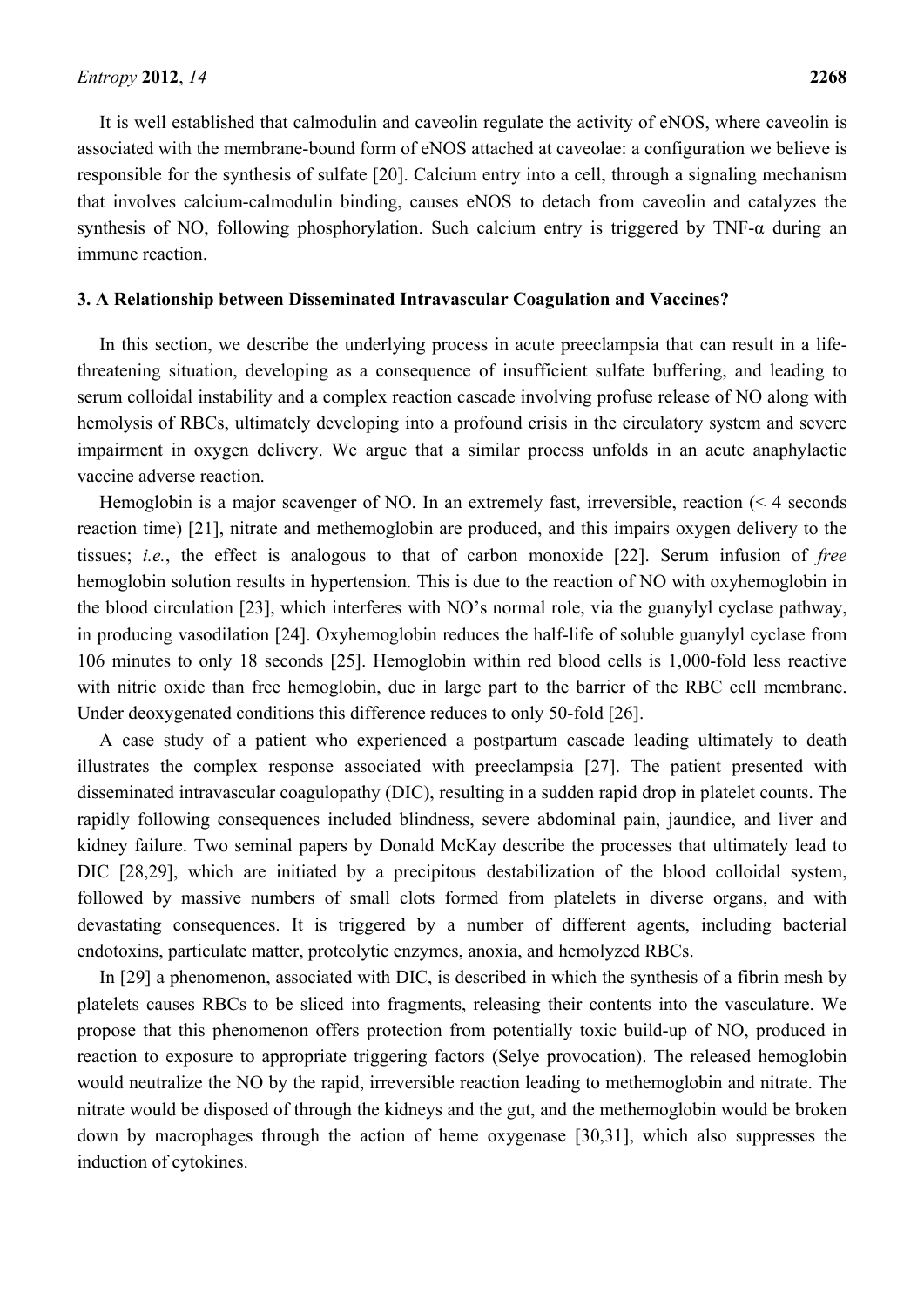Protamine sulfate, an L-arginine enriched protein, is used medically to reverse the anticoagulant effects of heparin. However, it can cause systemic hypotension, anaphylactoid reactions, and catastrophic pulmonary vasoconstriction. In [32], it is proposed that these effects are mediated by the profuse production of NO by endothelial cells, using the L-arginine in protamine as substrate. The hypotension induces an emergency cascade reaction that leads to hemolysis in order to release hemoglobin to rapidly neutralize the effects of NO on hypotension, thus inducing vasoconstriction instead of the vasodilation normally induced by NO.

We consider an anaphylactic reaction to a vaccine to mimic in many respects the above cascade. In the case of a vaccine, the triggering factors are likely to include both endotoxin and aluminum. A reaction to an aluminum-containing vaccine could precipitate a crisis due to depletion of serum sulfate followed by excess build-up of NO. A study involving exposing mice to aluminum hydroxide and endotoxin demonstrated a significant and immediate synthesis of large amounts of NO in endothelial cells lining the artery walls [33], leading to anaphylactic shock. The authors were surprised to find that it was eNOS rather than iNOS (the inducible isoform) that was responsible for NO release.

We hypothesize that aluminum plays a critical role in this effect. Aluminum binds to calmodulin with an affinity that is an order of magnitude higher than that of calcium [32]. Thus, the presence of even minute amounts of aluminum in the endothelial cells and RBCs would cause them to switch from producing sulfate to producing NO, resulting in both further depletion of sulfate supply and toxic build-up of NO in the blood stream [34].

In addition to the effect of switching eNOS from sulfate production to NO production, aluminum binds strongly to sulfate, and both molecules are strong kosmotropes, which are well known in colloid chemistry to promote the "salting out" of proteins [35]. In fact, aluminum sulfate is used as a flocculating agent in the purification of drinking water [36], for this reason. Furthermore, antigens, such as the dead or weakened pathogens or LPS in vaccines, also trigger increased production of NO, mainly mediated via iNOS (the inducible form), thus compounding the problem [37]. NO synthesis via iNOS is a key factor in killing invasive pathogens, mediated by its reaction with superoxide to produce peroxynitrite [38].

#### **4. NO Synthesis and Gut Bacteria in Autism**

It has recently become apparent that the gut bacteria are a vast and diverse ecosystem [39], and abnormal gut biota have been proposed to play an important role in autism. [40,41]. All such bacteria are interactive and are known to affect the overall balance of the ecosystem in the gut. Autism is associated with gastrointestinal disturbances such as abdominal pain and bloating, as well as constipation and diarrhea [42,43], symptoms that are also commonly associated with pernicious anemia.

Others have specifically investigated the distributions of intestinal bacteria flora in autistic individuals compared to normal controls, and these efforts have borne fruit. Most significant is the unusually high content of a sulfate-reducing bacterium (SRB) called *Desulfovibrio*, found in 50% of autistics examined and in none of the controls [44]. Since this anaerobe is resistant to penicillin, it would likely gain an advantage following penicillin treatment. However, there are further reasons for it to flourish in the context of excess bioavailability of nitrates. *Desulfovibrio* can metabolize both sulfate and nitrate, whereas nitrate is toxic to many other intestinal flora, particularly the methanogenic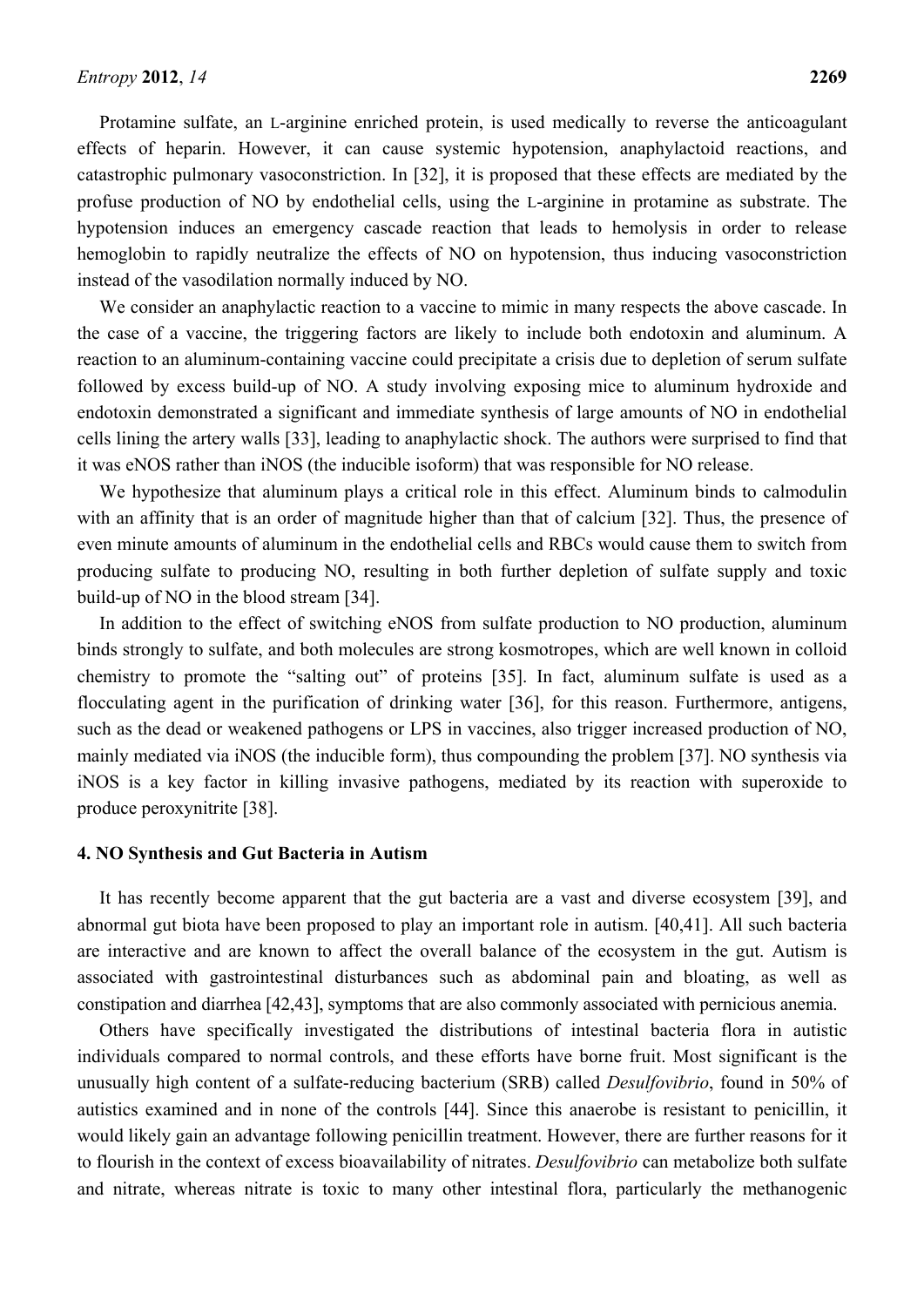bacteria (MB). A direct quote from [45, p. 246] is highly relevant: "The relative insensitivity of SRB to the toxic effects of nitrate or its reduction product, nitrite, compared with MB, suggest that nitrate could potentially play a role in selecting for SRB in the large gut."

In an experiment where gut bacteria were grown in culture under controlled conditions, it was found that the addition of gastric mucin had profound effects on the distribution of the bacteria in culture, leading to a large increase in the number of sulfur-reducing bacteria, at the expense of the methanogenic bacteria [46]. The authors attributed the effect to the release of sulfate from the polysaccharides in the mucin. Thus, if the GAGs in the gut lining are broken down by inflammatory agents, significant sulfate supply from the degraded mucins would maintain the excess presence of Desulfovibrio in the gut biota.

Childhood inflammatory bowel disease is associated with an excess of nitrate and nitrite in both the stool and the serum [47], and inflammatory bowel disease is also associated with an overgrowth of *Desulfovibrio* [48]. Most significantly, excess plasma nitrate and nitrite are also found in association with autism [49–52]. It has been demonstrated that depletion of the sulfate in the intestinal GAGs is associated with both colitis and Crohn's disease [53]. The breakdown of sulfated GAGs in the gut by *Desulfovibrio* likely plays a role in depleting the gut lining of sulfate, further aggravating the problem by compromising the gut barrier function. This also results in an increased penetration of endotoxins generated by this gram-negative bacterium through the leaky gut, which would further stimulate the synthesis of nitric oxide in a positive feedback loop [54,55], as schematized in Figure 1. Indeed, serum endotoxin levels are significantly elevated in autism and are inversely correlated with socialization skills [56].

**Figure 1.** Feedback loop leading to excess production of nitric oxide and *Desulfovibrio* overgrowth in the gut in autism, resulting in inflammatory bowel disease.



How might nitric oxide synthesis be triggered in preeclampsia? In preeclampsia, the serum levels of corticotropin-releasing hormone (CRH) are elevated, and it has been shown that this has a direct effect on eNOS in the placental villi, leading to both upregulation of eNOS synthesis and increased production of nitric oxide by eNOS [57]. Furthermore, a key feature of the third trimester of pregnancy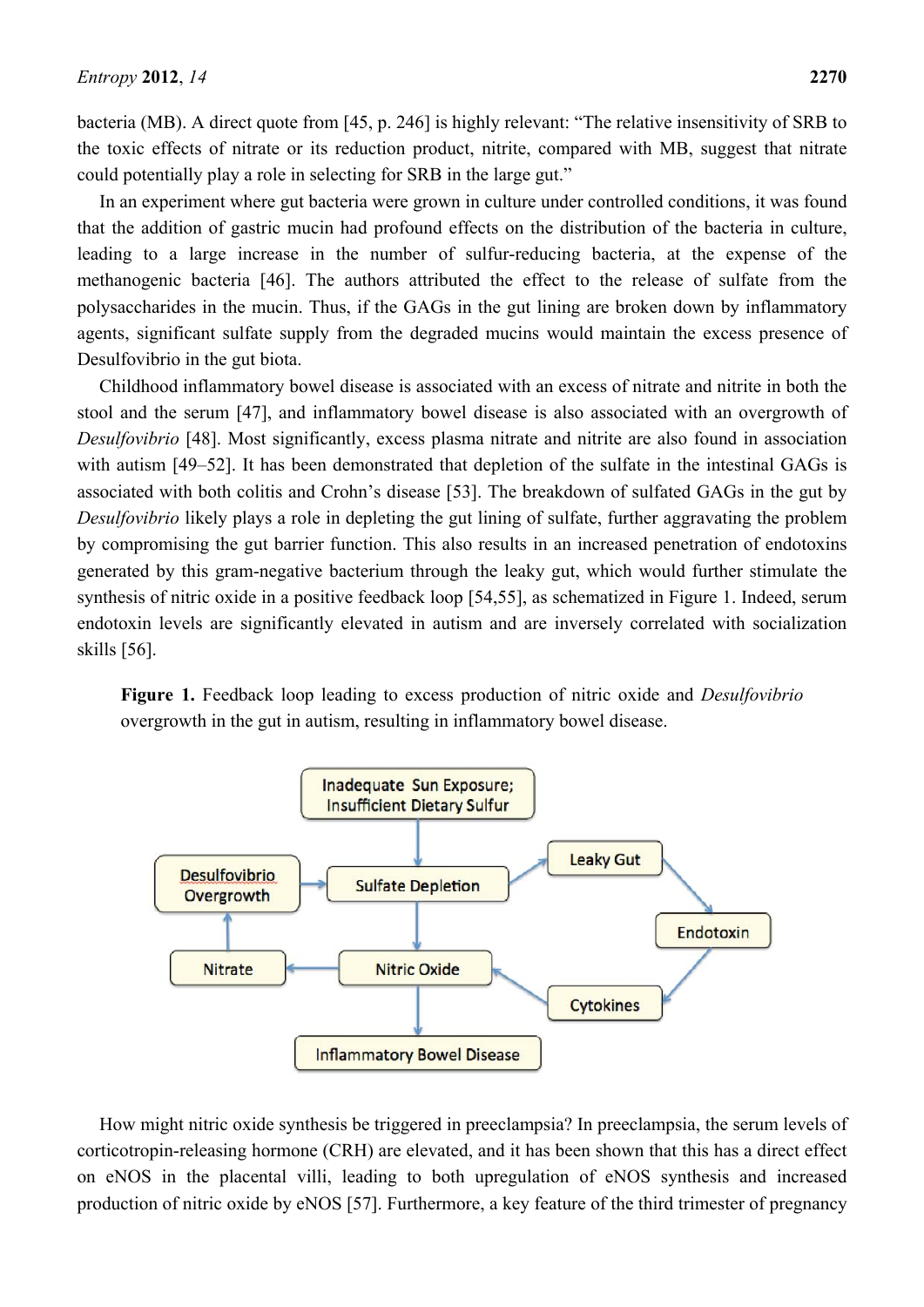is a sharp rise in the levels of progesterone in the blood stream. One of the well-known properties of progesterone is that it interferes with the storage of cholesterol in cells, and it therefore causes them to give up their cholesterol to the medium [58]. It could be argued that this feature is beneficial to the fetus because it frees up an additional supply of cholesterol for its use. However, cholesterol depletion from cells that are already deficient leads to ion leaks [59], which will eventually deplete ATP, as the cell has to consume a great deal of energy maintaining the ion gradients for sodium and potassium. A drop in ATP activates the ATP-sensitive potassium channels [60,61], which hyperpolarize the cell, leading to calcium entry [62]. This then stimulates eNOS to produce nitric oxide [20] via calmodulincalcium binding. It has been demonstrated in in vitro experiments that progesterone activates eNOS by stimulating phosphorylation within 30 minutes of exposure, and that this effect is mediated by the PI3K/Akt pathway [63,64].

It has been observed that preeclampsia is associated with an increased presence of fetal erythrocytes as well as cell-free fetal DNA in the maternal blood stream [65]. In [66], it is proposed that the cellfree DNA is most likely of placental origin, and reflects damage to the placenta. The presence of such DNA in the blood stream could stimulate the mother's immune system, causing oxidative stress and damage to the endothelial wall [67,68], a subject to which we will return in Section 6. The resulting inflammatory cascade, triggered by TNF- $\alpha$  release, would induce a profuse synthesis of nitric oxide, mirroring the feedback effects observed in autism when endotoxin is released by *Desulfovibrio*. We suggest that the placental damage may be similar to the damage to the glomeruli of the kidneys observed in preeclampsia, as well as the damage to the lining of the digestive tract in autism, both of which are due to excess depletion of sulfated GAGs.

#### **5. Autism, Nitric Oxide and Seizures**

It has recently been demonstrated, through longitudinal studies spanning the ages from six months to 24 months, that autistic brains exhibit a pathology in the development of white matter, particularly the anterior thalamic radiation fibers connecting thalamic nuclei to the cerebral cortex [69]. In vitro studies have demonstrated that, when neurons, oligodendrocytes, and astrocytes are exposed to nitric oxide, the neurons are more susceptible to damage than the glial cells, and, furthermore, it is specifically the axons in the neurons (white matter) that suffer the most damage [70]. This suggests that excess NO exposure may be the source of damage to the white matter associated with autism. In vitro experiments with rat optic nerve have demonstrated that NO is highly toxic to axons, producing both degeneration and persistent swelling [71]. Such damage, which could explain the visual dysfunction associated with both preeclampsia and pernicious anemia, is irreversible, but is inhibited by the NO scavenger, oxyhemoglobin [70].

Given the hypothesis that autism is associated with excess nitric oxide synthesis, it thus becomes plausible that the white matter associated with the thalamus, which is situated in a region of the brain that is less protected than most other parts by the blood brain barrier, might be especially vulnerable to exposure to excess nitric oxide from the blood. It might also be the case that the endotoxins released into the blood across the leaky gut have gained access to this vulnerable part of the brain, triggering nitric oxide synthesis by nNOS in these cells as a consequence of a cytokine response to the endotoxin.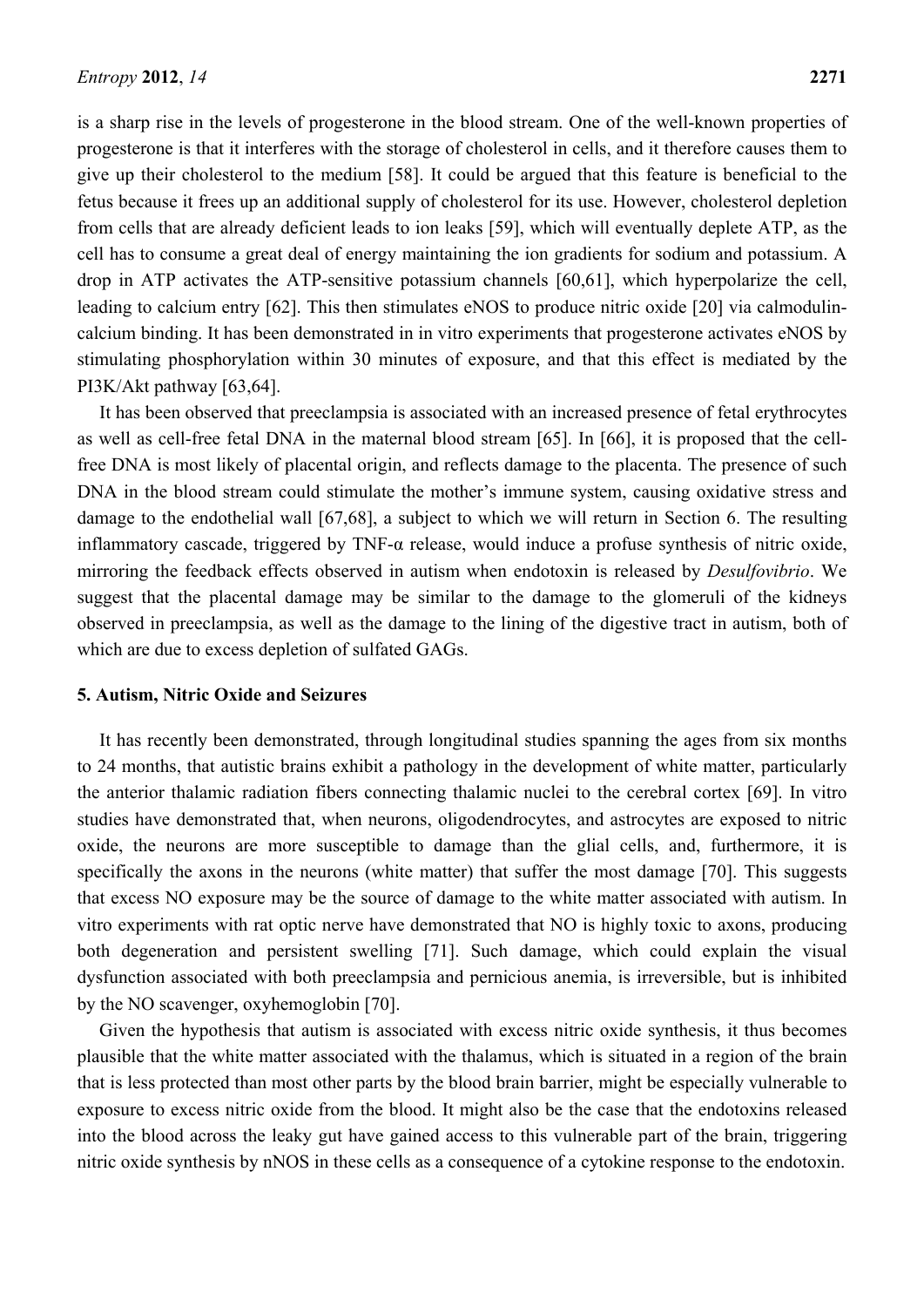Preeclampsia can in rare cases evolve into eclampsia, with the key differentiating feature being the onset of seizures. Seizures are also associated with autism, particularly in early childhood [72]. During epileptic seizures, calcium-dependent activation of eNOS and nNOS results in an increase in NO formation [73,74]. In [75], it was argued that NO-dependent enhancement of synaptic transmission is a key promoting factor in seizure initiation. NO, in part through its conversion to peroxynitrite, also inhibits mitochondrial electron transport [76,77], which could contribute to the metabolic impairment seen in the hippocampus in association with epilepsy [78,79]. Metabolic impairment due to mitochondrial dysfunction is identified as a key factor in epileptic seizures [80] and has also been found in association with autism [81].

#### **6. Necrosis and Autoimmune Reactions**

Aluminum adjuvant (alum) plays an important role in vaccines by boosting adaptive immunity, and there are a number of hypotheses explaining probable mechanisms [82–85]. One explanation is the "depot effect" [82], whereby alum retains antigen at the injection site. A second explanation is that alum binds with antigen, producing insoluble alum-antigen aggregates that enhance immunogenicity [83]. A third idea, for which there is substantial evidence, is that it induces additional inflammatory agents, particularly nitric oxide, which cause cellular distress to the point of necrosis, mediated in part through the highly reactive peroxynitrite produced as a reaction product of NO with superoxide. Dying cells release uric acid as a catabolic product of purines in nucleotides [86], and uric acid is known to induce an immune response even in the absence of antigenic stimuli [87].

We predict that aluminum would induce excess nitric oxide, at the expense of sulfate, due to its strong ability to bind calmodulin and emulate the effect of calcium on NO synthesis by eNOS. Indeed, in [84], an exuberant production of both NO and uric acid was induced in mouse experiments, following injection of alum alone or alum plus antigen, measured at 4 days, 7 days, and 10 days post injection. Autism is associated with elevated levels of nitrate in the blood stream [49–52], and aluminum likely plays a role in the excess nitrate production. In the study on aluminum and uric acid mentioned previously [84], it was shown that, in addition to inducing uric acid synthesis, aluminum administered parenterally also led to a profusion of NO synthesis. Abnormally high levels of aluminum were recently found in hair analyses of over half of 34 autistic children analyzed [88].

It is likely that the immune response triggered by necrotic cells is induced by mitochondrial DNA released into the surrounding tissues. Mitochondrial DNA resembles bacterial DNA due to evolutionarily conserved similarities between the two. An interesting hypothesis to explain preeclampsia [89] proposes that the observed elevated serum levels of mitochondrial DNA associated with preeclampsia may be due to excessive necrosis of trophoblast cells in the placenta, consequential to placental inflammation. This in turn stimulates TLR9 to mount an immune response, leading to vascular dysfunction and hypertension. These authors suggest that this effect may apply more generally to any circumstance associated with abnormal cell death, and thus it would fit well as a hypothesis for alum-mediated adverse reactions as well. TLR9 is known to be specifically responsive to bacterial DNA antigen [90]. Thus, the response to mitochondrial DNA may be due to strong homology with bacterial DNA. Children with inflammatory bowel disease may have been primed by prior exposure to bacterial DNA in the gut wall lining.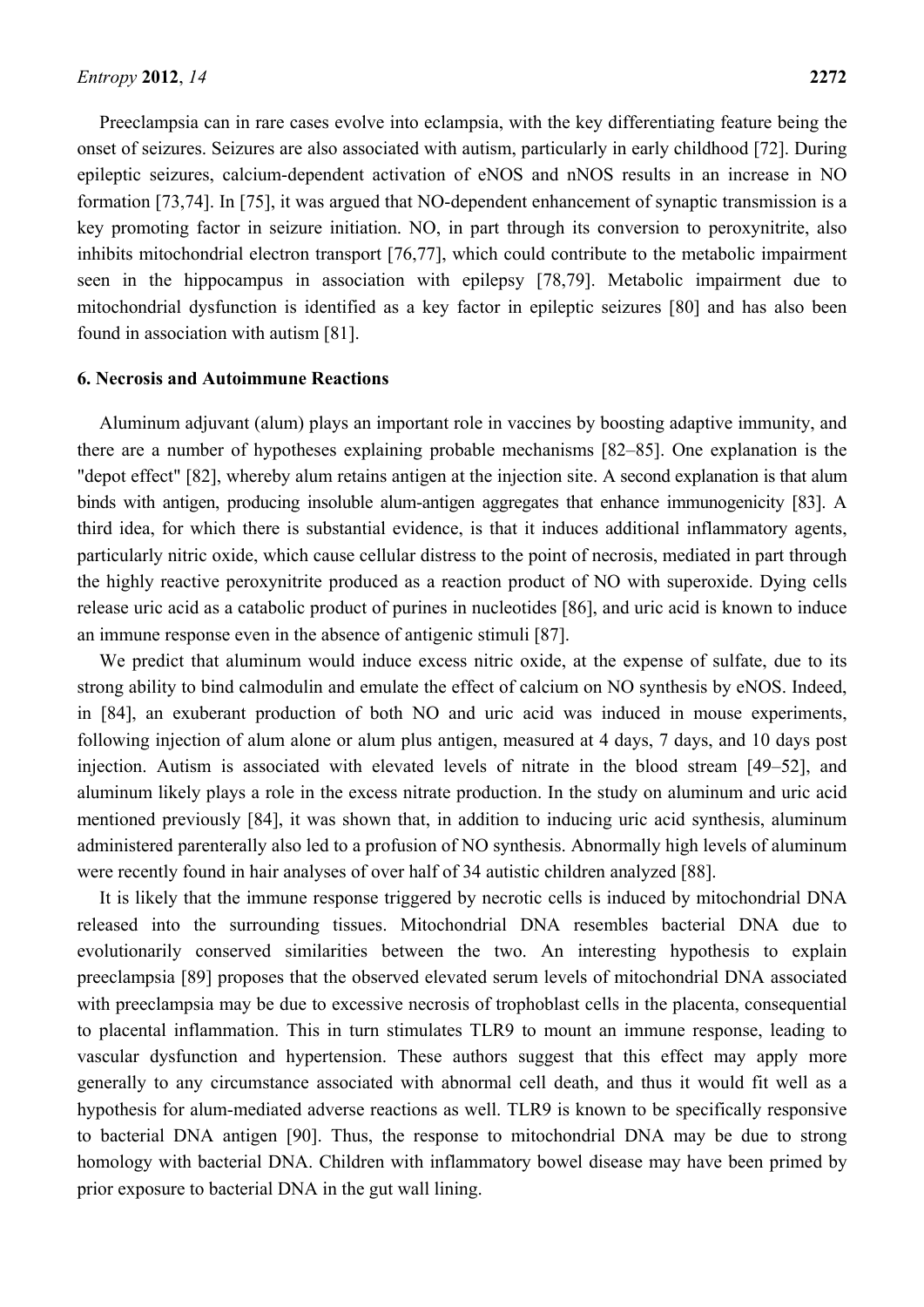Recently, attention has been drawn to the aluminum in vaccines as a potential neurotoxin on par with mercury [91]. Aluminum has been identified as a factor in chronic fatigue syndrome [92], and it is known to have extensive negative impact on the brain [93–101], if it cannot be properly disposed of by the body. Patients with macrophagic myofasciitis often experience cognitive and memory deficits in addition to chronic fatigue. For these patients, vaccine-derived aluminum hydroxide can persist longterm in the brain in association with chronic cognitive dysfunction [95]. Recent experimental studies have confirmed that nanosized aluminum-containing particles are phagocytosed by macrophages and can be transported into the brain via the lymph nodes in a Trojan horse mechanism [97], and this mechanism was proposed to explain observed cognitive dysfunction in association with aluminuminduced macrophagic myofasciitis. In a mouse model, alum brain levels peak 2-3 days following injection of alum adjuvants [102].

Recently, an entire issue of the journal *Lupus* was devoted to the topic of Autoimmune Syndrome Induced by Adjuvants (ASIA) [96]. Aluminum adjuvant in vaccines was one of the key triggering factors considered to enhance symptoms of autoimmune diseases such as lupus, likely mediated by the effects describe above. It is well established that autism is associated with abnormal immune function [103], which we argue is initiated through dysbiosis in the gut consequential to sulfate depletion, but enhanced by aluminum adjuvants.

Figure 2 schematizes a proposed common mechanism mediated by either placental debris or debris from cells damaged by aluminum exposure at the injection site of a vaccine, leading to neuronal damage due to exuberant expression of nitric oxide, in the context of a prior severe deficiency in sulfate.

**Figure 2.** Schematic of the common pathway by which preeclampsia and an acute reaction to a vaccine may induce a similar outcome, in the context of severe sulfate deficiency.

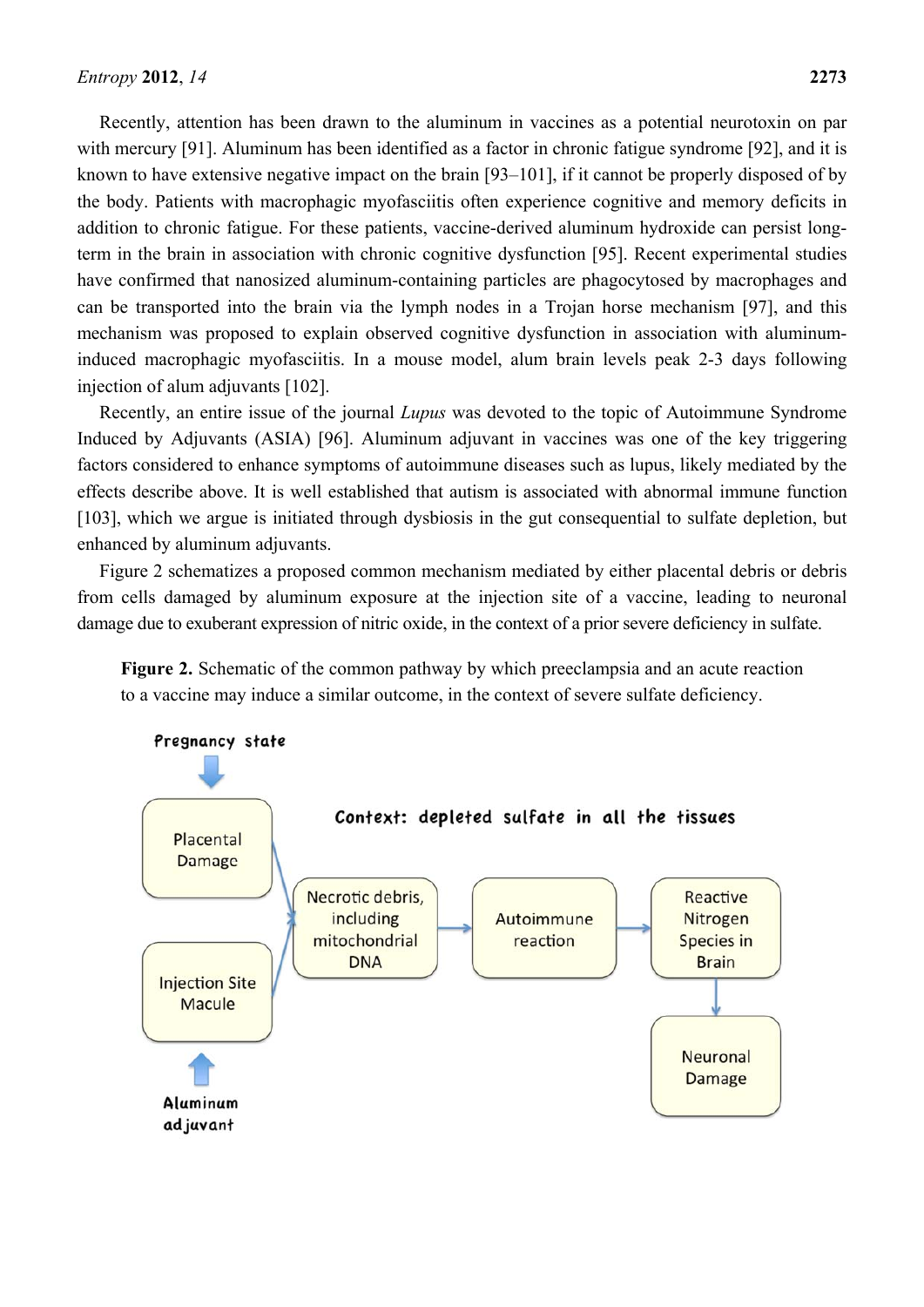#### **7. The Hemolysis/Nitric Oxide Synthesis Cascade**

RBCs play a critical role in the transport of oxygen and carbon dioxide: crucially, they shield the other elements in the blood from the strong oxidizing effects of oxyhemoglobin. When hemolysis occurs, hemoglobin enters the blood stream and the oxidizing potential of the exposed iron will further compromise the cell membranes of neighboring cells through the Fenton reaction, resulting in a dangerous cascade effect. Extreme vaccine adverse reactions exhibit a complex array of signs and symptoms which we argue can be explained by the cascade effect following upon the induction of hemolysis by aluminum, antigens, endotoxin, and nonionic surfactants such as Tween 80 and Triton 100. By "extreme adverse reaction," we mean outcomes such as death, life-threatening heart issues, loss of consciousness, seizures, narcolepsy, ischemic thrombohemorrhagic events, etc.

Hemolysis and nitric oxide synthesis can work together to produce nitrates in the blood stream, negatively charged ions that may partially compensate for the loss of sulfate in restoring zeta potential. This also constitutes a switch from kosmotropic to chaotropic anions, in an attempt to balance out the highly kosmotropic cation, aluminum [104]. However, the exuberant production of NO and release of oxyhemoglobin associated with a vaccine reaction is an out-of-control process with high risk of collateral damage.

An excellent review of the clinical sequelae of hemolysis and excess synthesis of NO is provided in [105]. NO release will ultimately lead to a neutralization of the oxidizing potential of the free hemoglobin, through its conversion to methemoglobin. The reaction rate is enhanced 1,000-fold in free hemoglobin compared to hemoglobin sequestered inside RBCs [26]. Widespread hemolysis of RBCs ultimately results in a severely impaired ability to deliver oxygen to the tissues, and this can have lifethreatening consequences. Macrophages come into play to ingest the accumulating neutralized methemoglobin and break it down via heme oxygenase 1 (HO1), producing carbon monoxide, free iron, and bilirubin from the oxyhemoglobin [30]. Endotoxin further enhances the production of heme oxygenase by macrophages.

There is a known association between excess bilirubin manifested as jaundice and autism. In a study conducted in Denmark, where sunlight availability in the winter months is scarce, infants with postnatal hyperbilirubinemia had nearly a four-fold increased risk to autism [106], and this effect was most pronounced for infants born in the winter months [107]. Treatment for jaundice involves sunlight or UV light therapy, which would lead to an increased production of cholesterol sulfate in the skin, thus ameliorating the deficit.

Another way in which the NO is likely to be neutralized is through reaction with cobalamin, leading to the formation of nitrosylcobalamin. In experiments with mice, it was demonstrated that mice overproducing NO as a result of exposure to endotoxin eliminated nitrosylcobalamin via the urine [108]. The authors concluded that cobalamin can bind NO and quench its effect. But this will result in a severe depletion of serum cobalamin, leading directly to pernicious anemia. Furthermore, cobalamin deficiency itself seems to provoke hemolysis, further compounding the problem [109]. NO's reaction product with superoxide, peroxynitrite, also reacts with cobalamin [110].

The reaction cascade is schematized in Figure 3. Importantly, our model predicts that a precondition associated with sulfate deficiency and chronic over-production of NO by eNOS leads to a disruption of gut bacteria and a heightened susceptibility to an anaphylactic reaction to an aluminum-adjuvanted vaccine.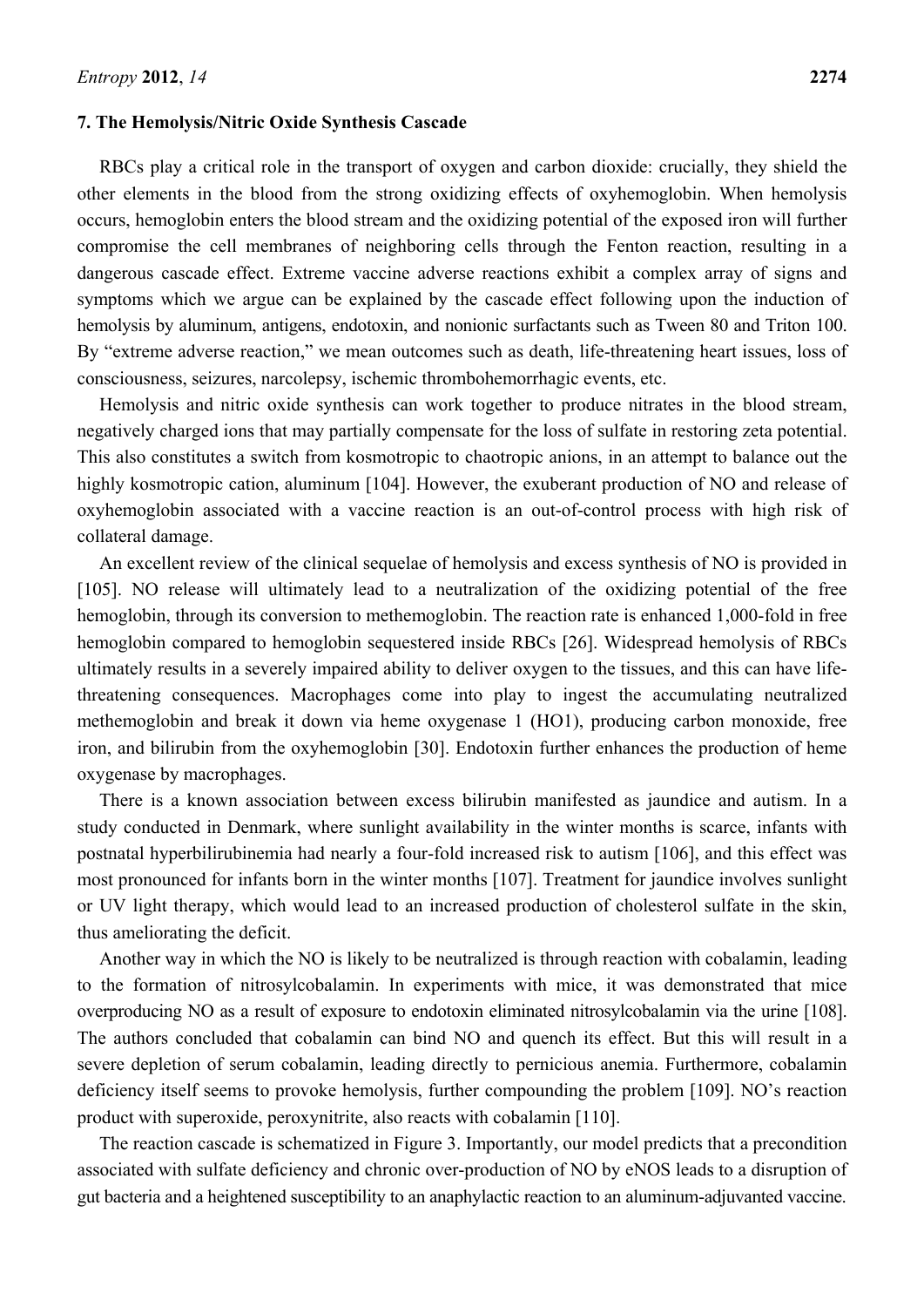**Figure 3.** Schematic of the reaction cascade associated with aluminum adjuvant exposure following a preexisting sulfate deficiency and gut dysbiosis, leading to pernicious anemia.



#### **8. Experiments with VAERS**

The Vaccine Adverse Event Reporting System (VAERS) is an on-line database, freely accessible, maintained by the CDC, where doctors and patients can report any notable adverse reactions to vaccinations. Data have been accumulating since 1990, and, to date, there are over 340,000 recorded events. This database is a valuable resource for researchers interested in finding associations among diverse signs and symptoms, which can then be compared against the research literature to identify probable biological explanations for the observed symptom complex. Many of the records also contain a detailed account of the temporal sequence of the development of individual symptoms; e.g., that pallor was followed by loss of consciousness, and nausea appeared ten minutes later. Many of the VAERS reports also include diagnostic lab-analyses reports and medical expert diagnoses.

We have previously developed a strategy for identifying salient symptoms in selected subsets of a drug side effect database, based on a tabulation of word and phrase frequencies. The methods, detailed in [111,112], utilize log likelihood ratios to compute the likelihood that a given distribution of a word would have occurred by chance, and to provide a *p*-value for the confidence level of the observed skewed distribution. Given a pre-defined ontology of features, we analyze which features are strongly associated with a certain data set, using a standard computer science methodology, the log-likelihood ratio algorithm [112]. In statistics, a likelihood ratio test is used to compare the fit of two models, one of which (the null model) is a special case of the other (the alternative model). The test is based on the likelihood ratio, which expresses how many times more likely the data are under one model than the other. This likelihood ratio, or equivalently its logarithm, can then be used to compute a *p-*value to decide whether to reject the null model in favor of the alternative model. The results are normally considered as statistically significant when the *p-*value is less than 0.05. All of the results reported in this paper show *p-*values less than 0.05, and most are substantially below that number.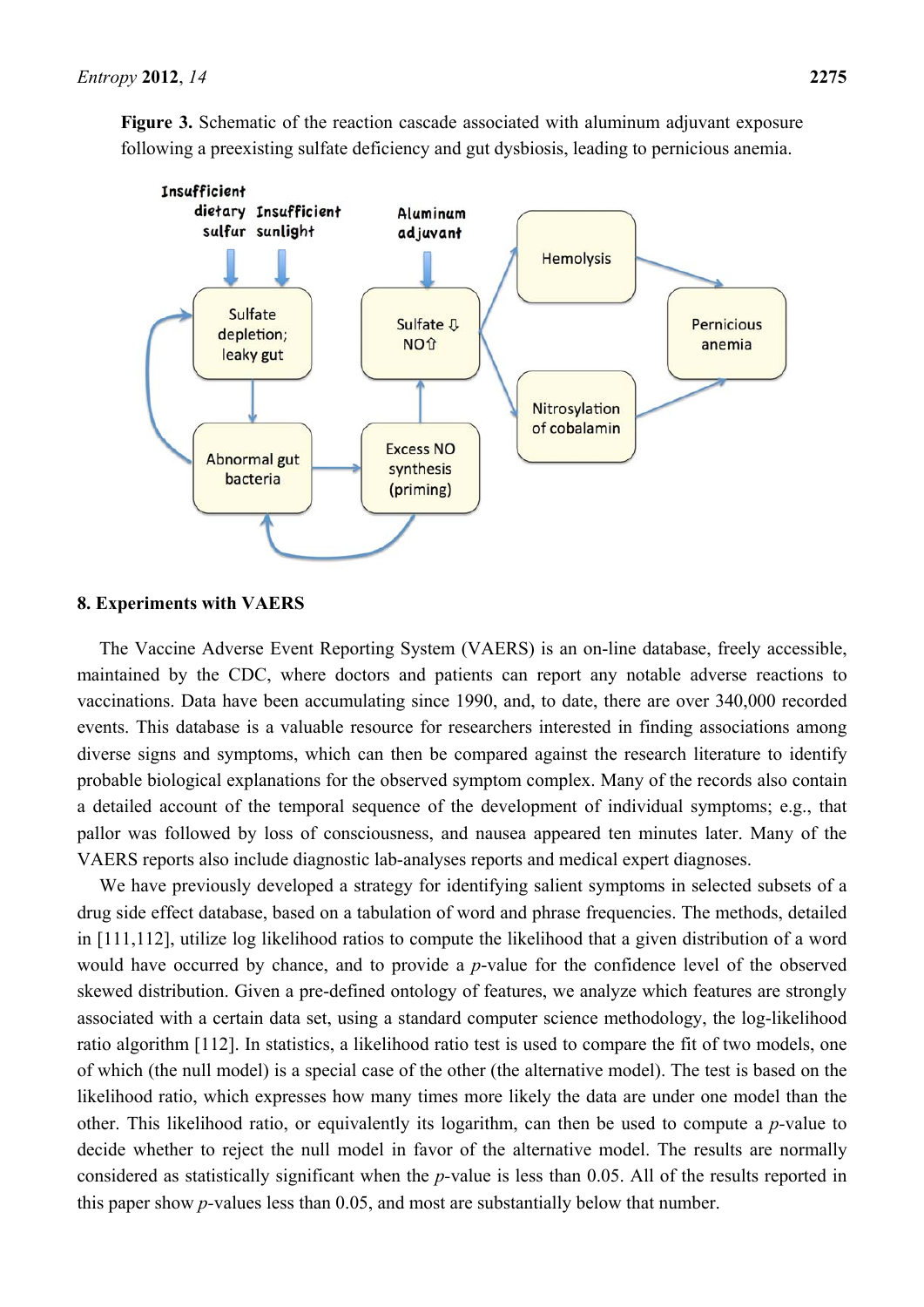Our methods first involve selection of a targeted set that contains a specified set of words or phrases, and then producing a comparison set sampled from the remainder of the records (those not containing these words or phrases). The sampling is done with a sample bias that preserves the age distribution of the target set. Both sets then contain equal numbers of records, distributed the same way by age, but with all instances of the targeted words or phrases occurring in the targeted set. A process is then used to assign groups of words or phrases to specific symptom classes in order to gain statistical power. For example, "abdominal pain," "abdominal discomfort," "abdominal distention" and "abdominal tenderness" formed a common class representing abdominal pain. Importantly, each record only records a "0" or "1" count of each event class. Thus, if multiple references to abdominal pain occur under various fields in a given record, a count of "1" is added to the tally. A record with no mentions of words in a particular class gets a "0" count.

In what follows, we will discuss results for three distinct targeted sets. The first set simply contains all records where the words "autism" or "autistic" are mentioned in any of the "symptoms" fields or under "lab data" or "history." This set allows us to detect reactions and conditions that are associated with autism. The second set was selected on the basis of a number of words and phrases known to express symptoms associated with anemia. The set of words and phrases we searched on are shown in Table 1. We also identified a set of symptoms associated with preeclampsia from PubMed Health [113], and examined the degree to which these symptoms were also over-represented in our anemia data set. The third set distinguishes between aluminum-containing and non-aluminum-containing vaccines, and we use it to determine whether aluminum enhances injection site reactions. Please note that we recognize that "symptom" is not quite the right terminology as an umbrella term for all the words we are studying. However, for brevity and convenience, we will adopt this word, consistent with its usage in VAERS.

| <b>Class</b>    | <b>Alternates</b>                             |
|-----------------|-----------------------------------------------|
| diarrhoea       | diarrhea                                      |
| constipation    |                                               |
| fatigue         | lethargy; lack of energy                      |
| light-headed    | light headed; faint                           |
| appetite loss   | loss of appetite; reduced appetite            |
| pallor          | pale skin                                     |
| dyspnoea        | dyspnea; hypoventilation; shortness of breath |
| swollen tongue  |                                               |
| depression      |                                               |
| loss of balance | gait disturbance                              |
| numbness        | tingling; paresthesia; prickling              |

**Table 1.** Words and phrases selected as representative of signs and symptoms of pernicious anemia.

#### *8.1. Common Symptoms Found in Association with Autism, Preeclampsia, and Anemia*

The relationships among anaphylaxis, preeclampsia, anemia, hemolysis, and vaccine toxicity are neither immediately obvious nor intuitive. However, when viewed under the theory presented here, and with the statistical methodology described here to ferret out the relationship, an almost self-evident pattern can be discerned.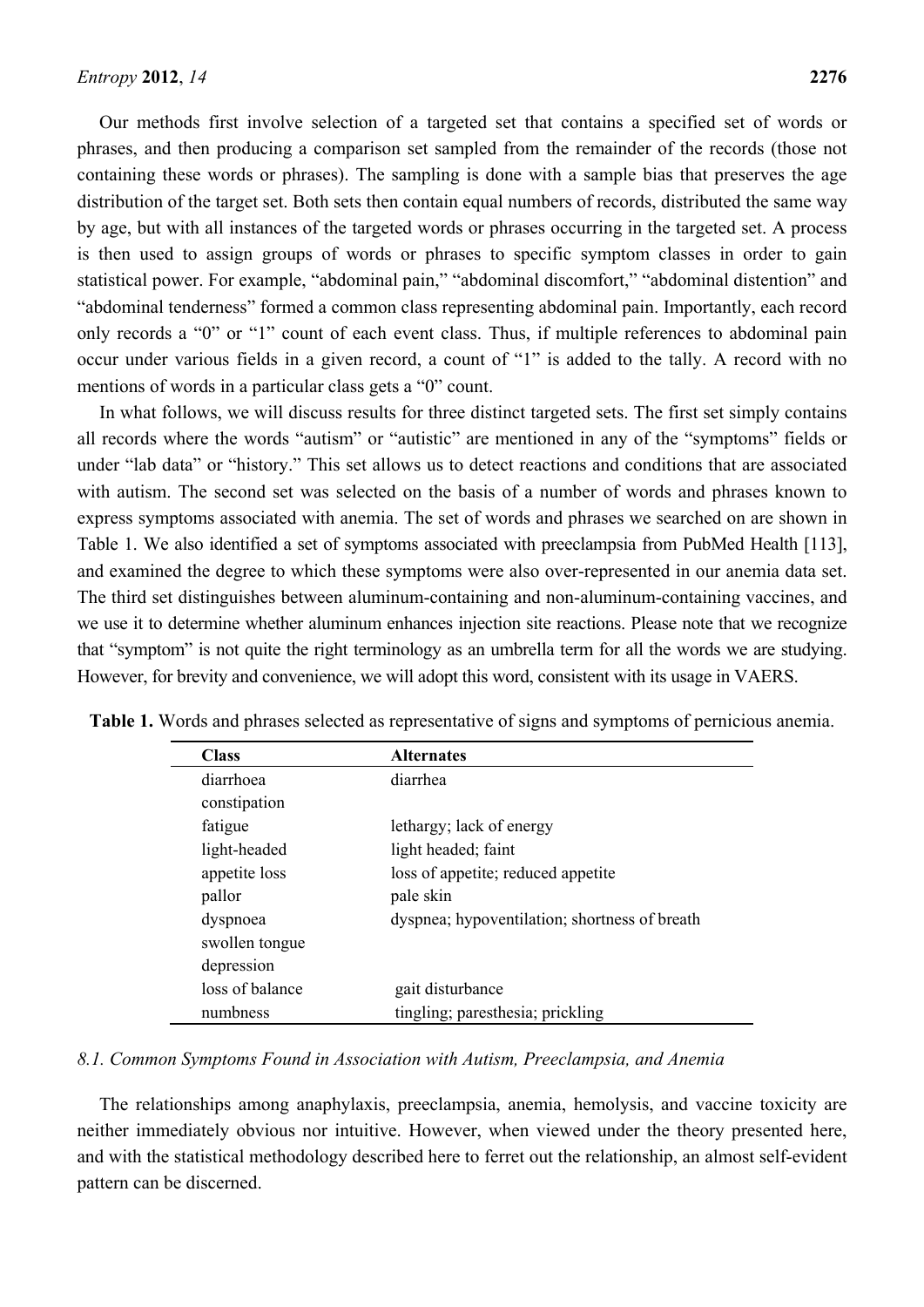Results from our analyses, illustrated in Tables 2, 3 and 4, are quite illuminating. First of all, it is satisfying that anemia itself comes out with extremely high bias towards the anemia data set ( $p =$ 0.00074) even though it was not one of the search terms we indexed on. Table 2 shows all the words and phrases that were present in the autism dataset with a *p*-value less than 0.05. The corresponding *p*value for these words and phrases in the anemia dataset are aligned on the right hand side of the table. It is striking that the anemia profile predicts autism itself with a *p*-value of 0.00066. It also strongly predicts all the autism-related words: anxiety, infection, eczema, asthma, premature, and pneumonia. In [5] we discussed how these conditions can all be explained by a deficiency in the supply of cholesterol sulfate.

**Table 2.** Signs and symptoms with a *p*-value  $\leq 0.05$  in the autism data set, and the associated counts and *p*-values for the anemia data set (note: here and in subsequent tables, we use the word "symptom" as an umbrella term representing signs, symptoms, and conditions, consistent with the VAERS database usage of the term.).

| <b>Symptom</b> | count:<br>autism | count:<br>control | <i>p</i> -value | count:<br>anemia | count:<br>control | <i>p</i> -value |
|----------------|------------------|-------------------|-----------------|------------------|-------------------|-----------------|
| anxiety        | 49               | 2                 | 0.01            | 1720             | 728               | 6.78E-06        |
| infection      | 54               | 6                 | 0.01            | 1015             | 354               | 2.20E-05        |
| autism         |                  | ۰                 | -               | 206              | 28                | 0.00066         |
| ear infection  | 32               | 3                 | 0.03            | 117              | 24                | 0.0053          |
| eczema         | 18               | $\boldsymbol{0}$  | 0.04            | 134              | 44                | 0.0096          |
| asthma         | 24               | 3                 | 0.05            | 682              | 307               | 0.00054         |
| premature      | 20               |                   | 0.05            | 75               | 24                | 0.024           |
| pneumonia      | 19               |                   | 0.05            | 613              | 350               | 0.0035          |

Table 3 shows count distributions between the anemia data set and its control set for a set of signs, symptoms and conditions that are associated with preeclampsia according to PubMed. Once again, all of these symptoms are strongly prevalent in the anemia data set. For example, several symptoms related to eye problems―vision blurred, visual impairment, eye irritation, and sensitivity to light―are significantly more common in the anemia data set than in the comparison set.

**Table 3.** Signs and symptoms that occur with enhanced frequency in the anemia data set, compared with the control set, which are also known to be highly common in preeclampsia.

| <b>Symptoms</b>      | count: anemia | count: control | <i>p</i> -value |
|----------------------|---------------|----------------|-----------------|
| nausea               | 8817          | 3088           | 4.20E-14        |
| headache             | 4495          | 1839           | 9.50E-10        |
| abdominal pain       | 945           | 146            | 8.30E-07        |
| anxiety              | 1720          | 728            | 6.70E-06        |
| pulmonary            | 453           | 113            | 0.00016         |
| vision blurred       | 420           | 129            | 0.00042         |
| visual impairment    | 258           | 54             | 0.00069         |
| facial swelling      | 288           | 162            | 0.015           |
| eye irritation       | 119           | 50             | 0.022           |
| sensitivity to light | 70            | 11             | 0.011           |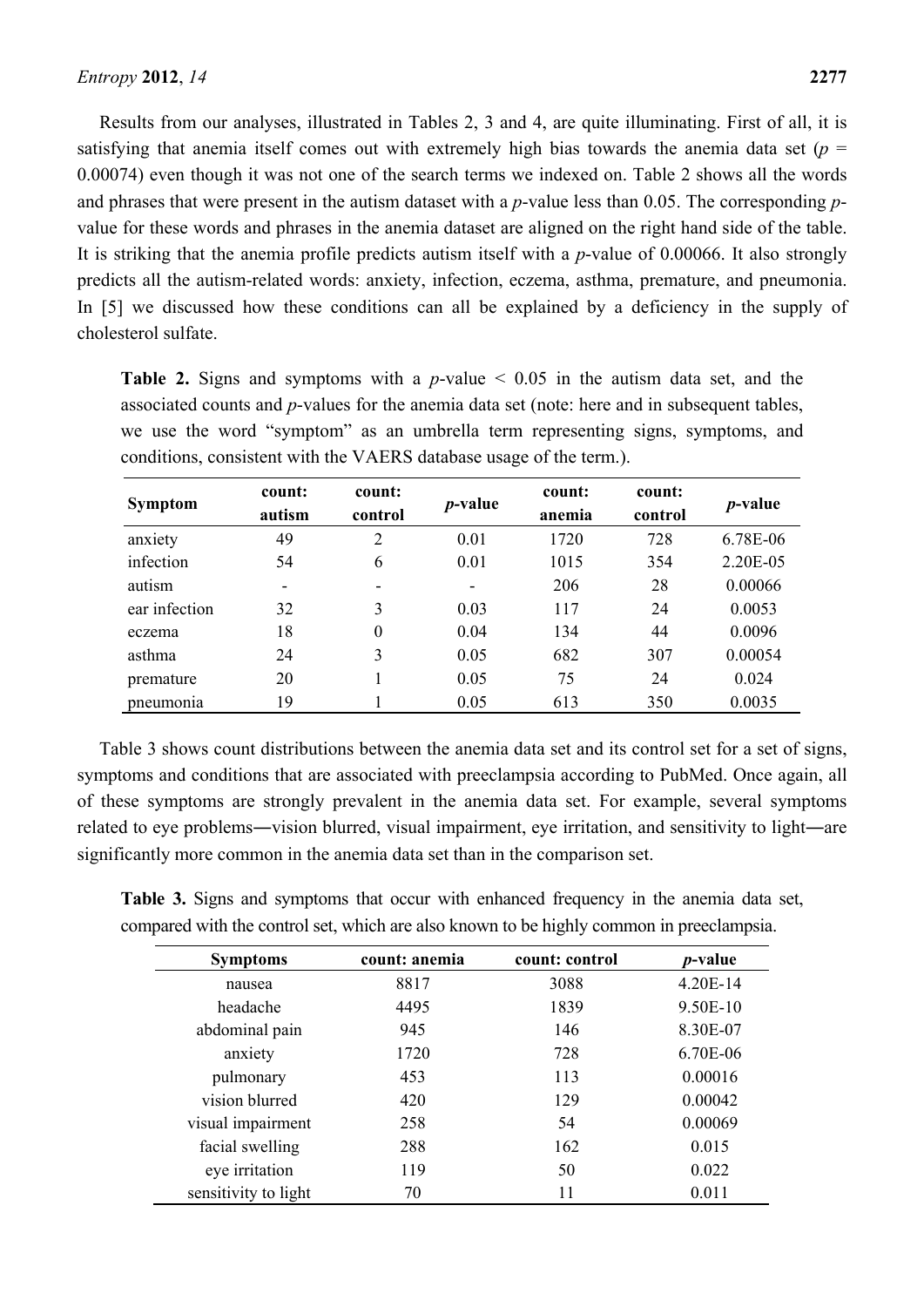The PubMed description of symptoms related to vision problems associated with preeclampsia states: "temporary loss of vision, sensations of flashing lights, auras, light sensitivity, spots, and blurry vision," which corresponds well with our detected symptoms related to the eyes. It has been reported that nitric oxide may be a key contributor to damage in glaucoma, resulting in neurodestruction of the optic nerve due to the generation of peroxynitrite as a product of the reaction of NO with superoxide [114,115]. Thus, excess NO synthesis may also be the key contributor to the vision symptoms associated with preeclampsia and anaphylaxis.

Finally, Table 4 shows a variety of other signs and symptoms that showed up with high significance in the anemia subset. We grouped these symptoms into five categories―brain and nervous system problems, heart problems, muscle problems, life-threatening events, and "other." Severe reactions like seizure, heart failure, heart rate irregularity, myalgia, dysphagia, paralysis, loss of consciousness and death are all significantly represented in the anemia data set.

**Table 4.** Other signs and symptoms that were identified as highly significantly overrepresented in the anemia data set, besides those specifically associated with autism or preeclampsia.

| Symptom                                  | count: anemia | count: control | <i>p</i> -value |
|------------------------------------------|---------------|----------------|-----------------|
| <b>Brain and Nervous System Problems</b> |               |                |                 |
| sleep disorder                           | 534           | 140            | 0.000097        |
| seizure                                  | 1144          | 632            | 0.00047         |
| nerve injury                             | 69            | $\theta$       | 0.0042          |
| disorientation                           | 112           | 32             | 0.01            |
| <b>Heart Problems</b>                    |               |                |                 |
| Symptom                                  | count: anemia | count: control | $p$ -value      |
| chest pain                               | 1366          | 278            | 2.00E-07        |
| heart rate irregular                     | 963           | 279            | 1.00E-05        |
| heart failure                            | 64            | 8              | 0.011           |
| <b>Muscle Problems</b>                   |               |                |                 |
| Symptom                                  | count: anemia | count: control | $p$ -value      |
| myalgia                                  | 981           | 416            | 0.000096        |
| paralysis                                | 384           | 71             | 0.00013         |
| dysphagia                                | 353           | 96             | 0.0005          |
| <b>Life Threatening Conditions</b>       |               |                |                 |
| Symptom                                  | count: anemia | count: control | $p$ -value      |
| loss of consciousness                    | 832           | 447            | 0.001           |
| death                                    | 180           | 74             | 0.01            |
| <b>Other</b>                             |               |                |                 |
| Symptom                                  | count: anemia | count: control | $p$ -value      |
| swollen tongue                           | 1116          | 322            | 0.0000044       |
| pulmonary                                | 453           | 113            | 0.00016         |
| red blood cell                           | 361           | 109            | 0.00065         |
| drooling/foam                            | 123           | 32             | 0.007           |
| lymph node pain                          | 219           | 107            | 0.013           |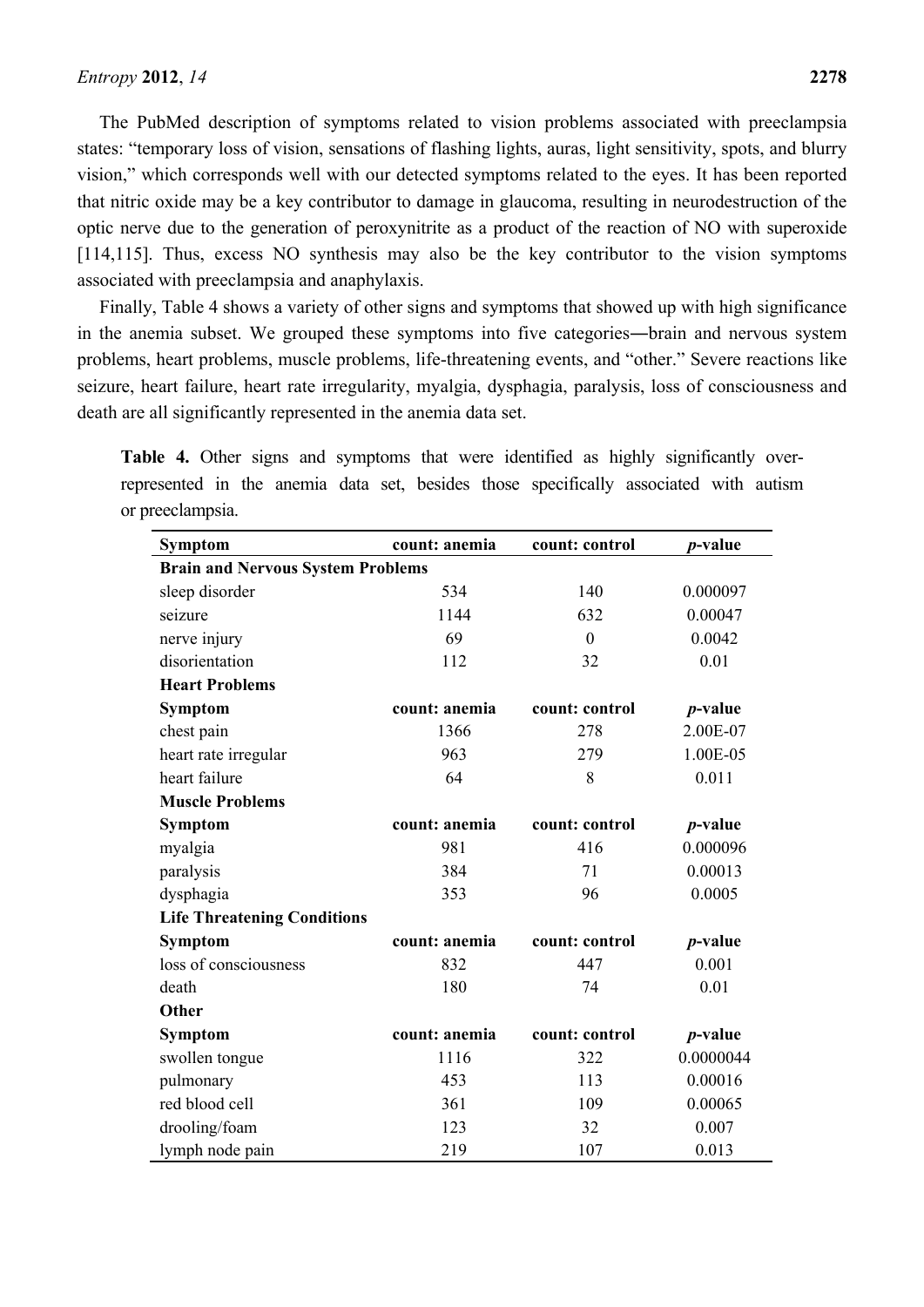Due to their high oxygen demand, the skeletal muscles and nervous system are especially susceptible to damage from anoxia, which is a direct consequence of the cascade triggered by overabundant synthesis of nitric oxide and excess hemolysis of RBCs. Responses such as loss of consciousness and paralysis are likely a direct consequence of a signaling cascade that shuts down oxygen supply, for example through pulmonary hypertension, in order to prevent further damage to lipids in cell membranes from exposure to oxidized iron and peroxynitrite. NO plays an essential role as a mediator of neuronal death during anoxia [116].

We believe that the effects of the cascade launched by a switch from sulfate to NO synthesis by eNOS is especially damaging to newborns and infants. Infants are especially susceptible to cyanosis due to exposure to nitrates and nitrites in well water [117], which are not however damaging to older children. Furthermore, administration of ethyl nitrite to infants has been demonstrated to induce acute methemoglobinemia and anoxia, resulting in sudden death [118], thus suggesting that the NO synthesized in the acute response of a severe adverse reaction to vaccines can be fatal.

The results of our studies are summarized in Figure 4. The alignments among symptom sets uncovered automatically through these statistical analyses are remarkable. Additional symptoms derived from a database subset obtained by filtering on the symptom set associated with anemia predict not only anemia itself, but also autism, a symptom set intersecting with the set produced from the autism dataset, and a symptom set that well describes preeclampsia, including many of the unusual effects on vision.

**Figure 4.** Schematic of discoveries arising from our studies of selected subsets of the VAERS database.



#### *8.2. Effects of Aluminum in Vaccines*

Table 5 quantifies the effects of aluminum in vaccines, independent of other factors such as antigen and LPS, in association with symptoms of anemia. To produce this table, we separated the anemia data set into two subsets: one representing vaccines known to contain aluminum and the other representing those known *not* to contain aluminum. We discarded records associated with the vaccines, HiB-titer,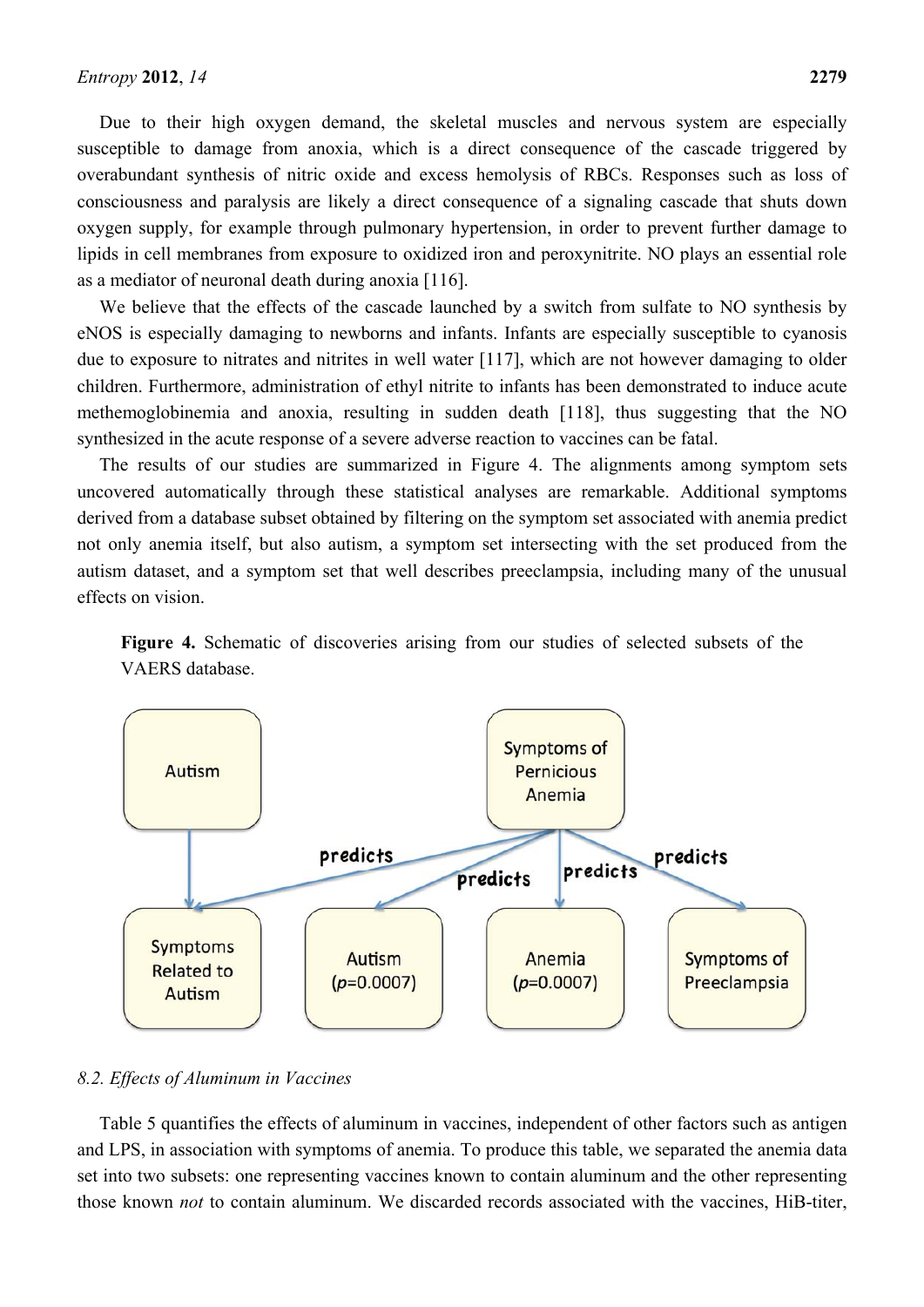Anthrax, and Rabies, because the literature is ambiguous regarding their aluminum content. The table shows only those symptoms with a *p*-value < 0.02. "Sleep disorder", "fatigue", "joint pain", "depression", "pain", "infection" and "seizure" all had a significant count bias towards the aluminumcontaining subset. We feel that this result is highly intriguing, particularly the relationship with seizures. Due to its enhanced binding to calmodulin, we would expect aluminum to further promote nitric oxide exposure in the brain, and subsequent seizures. Future work will involve research to better explain the association of aluminum with these symptoms, many of which suggest involvement of muscles and neurons.

| <b>Symptom</b> | count: aluminum | count: not aluminum | <i>p</i> -value |
|----------------|-----------------|---------------------|-----------------|
| sleep disorder | 224             | 86                  | 0.0051          |
| fatigue        | 2262            | 1817                | 0.006           |
| joint pain     | 495             | 291                 | 0.0066          |
| depression     | 319             | 175                 | 0.011           |
| pain           | 2008            | 1658                | 0.013           |
| infection      | 329             | 192                 | 0.014           |
| seizure        | 536             | 369                 | 0.018           |

**Table 5.** Signs and symptoms that were highly over-represented in the reports involving aluminum-containing vaccines ( $p$ -value  $\leq$  0.02) compared to the non-aluminum containing vaccines, obtained by partitioning the anemia data set into two distinct subsets.

In order to determine whether aluminum might induce an increased reaction at the injection site, we collected two age-matched datasets drawn from the entire VAERS database, each containing nearly 150,000 records, where one set concerned only non-aluminum containing vaccines and the other concerned only aluminum-containing vaccines. The two sets were matched for age distribution. We selected a set of phrases representing redness or discoloration at the injection site, such as "injection site macule" or "vaccination site erythema" and a set of phrases representing "injection site reaction" such as "local swelling" or "vaccination site inflammation". These two classes were over-represented in the aluminum-containing set with *p*-values of 0.00000023 and 0.000017 respectively. This aligns with the hypothesis that aluminum achieves its adjuvant effects in part by stimulating a stronger immune reaction at the injection site, either by retaining the antigen complex in the site, by inducing profuse NO synthesis by eNOS, or by causing an enhanced immune response due to necrosis of localized tissues. This therefore also supports the idea that cell necrosis following aluminum exposure could lead to an autoimmune reaction due to mimicry of bacterial DNA by mitochondrial DNA, as previously discussed.

No vaccine has been specifically approved by the FDA for use during pregnancy in the United States, yet vaccines are being given to pregnant women. Gardasil, in particular, is of grave concern, as it is given specifically to women in their reproductive years, and it contains aluminum hydroxide [119,120]. It has been demonstrated that even ultra-low doses of endotoxin infused into pregnant rats mimics the predominant features of preeclampsia [121]. Since preeclampsia can lead to stillbirths, we investigated, using our log likelihood tools, the relative risk to spontaneous abortion in Gardasil records from the VAERS database compared to age-matched controls. Our analysis showed 200 spontaneous abortions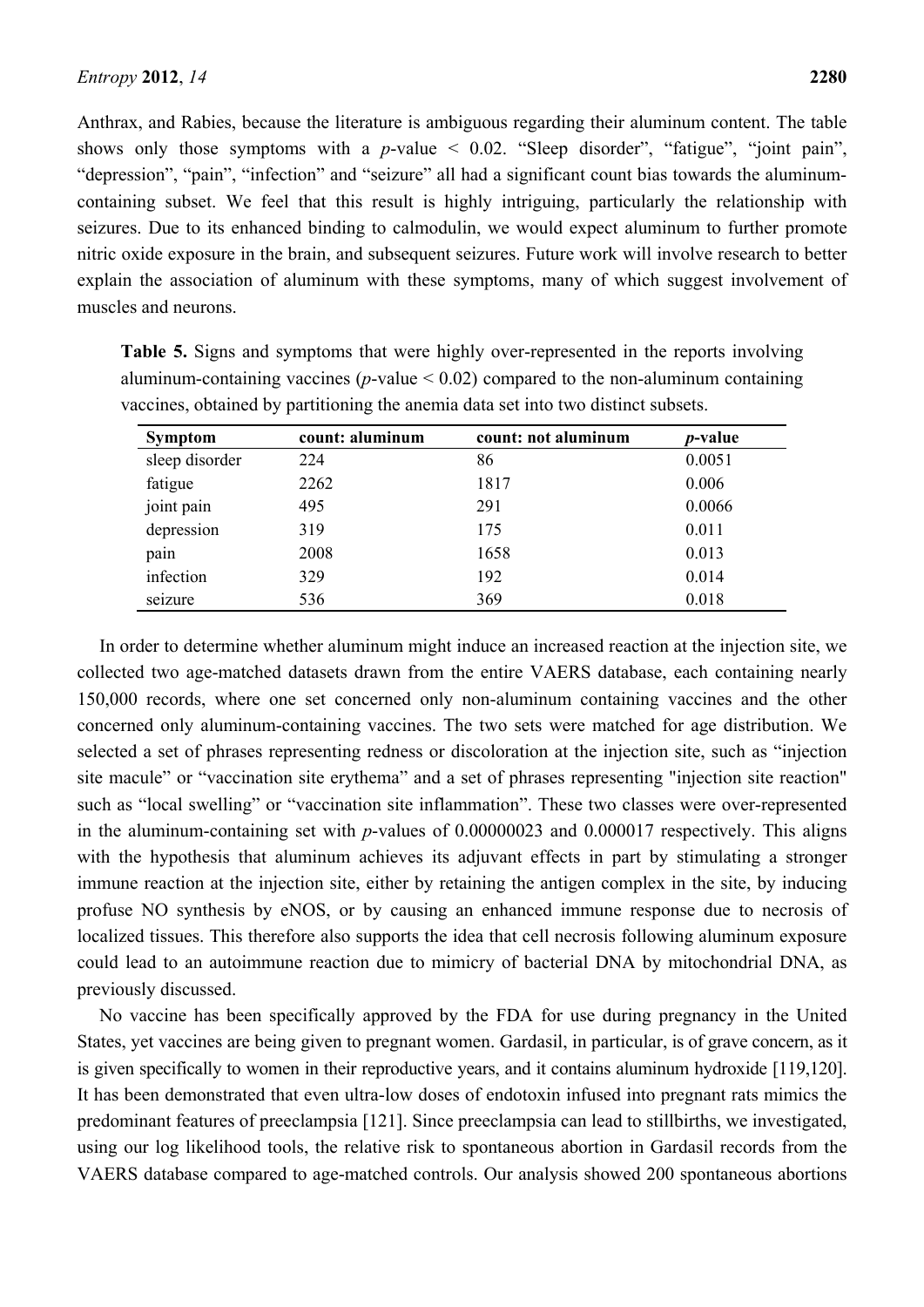or stillbirths for Gardasil as against only 18 for the sampled age-matched control database  $(p = 0.00044)$ . Even if 18 is doubled to account for the gender bias, this is still a highly significant result.

## **9. Discussion**

In this paper, we have developed an argument supporting a link among preeclampsia, autism, pernicious anemia, and anaphylactic shock, and have proposed that all of these conditions arise due to a deficiency in the supply of cholesterol sulfate to stabilize the colloidal suspension system of the blood. In a hypothesis put forth in a previous paper [5], we argued that the cholesterol sulfate supply is normally maintained by eNOS, acting in the epidermis, the endothelium, and the suspended blood cells, and that it requires the substrates cholesterol and sulfur, as well as sunlight, to provide the necessary activation energy for the reaction. Because cholesterol sulfate is the major source of both cholesterol and sulfate to a fetus, a pregnant woman can develop a major deficiency towards the end of the pregnancy. The association of preeclampsia with proteinuria reflects a raid on the sulfate in the GAGs in the glomeruli of the kidneys, to supply the fetus.

Through careful study of the literature on autism, we have developed the hypothesis that excess synthesis of NO by the endothelium characterizes this condition, and explains the damage to axons in the brain associated with impaired cognitive abilities. We propose a feedback mechanism by which an overgrowth of *Desulfovibrio* in the gut leads to a destruction of the gut barrier through sulfate depletion. This in turn allows the endotoxins released by *Desulfovibrio* to enter the bloodstream, triggering an immune reaction and subsequent increase in NO synthesis, completing the feedback cycle. The excess NO synthesis by eNOS is necessarily associated with an impoverished synthesis of sulfate, as eNOS, according to our hypothesis, is a dual-purpose enzyme, which switches between nitric oxide and sulfate depending on the environment. Aluminum-containing vaccines are problematic, not only because aluminum causes eNOS to switch from sulfate to nitric oxide production, but also because aluminum can induce necrosis of tissues at the vaccination site, emulating the process of tissue damage to the placenta in preeclampsia. In both cases, the release of mitochondrial DNA into the blood stream may trigger an acute autoimmune reaction.

This paper focuses on the sequence of events following an anaphylactic-shock-like reaction to vaccination, and shows how these symptoms share a common basis with symptoms of preeclampsia, autism, and pernicious anemia. The aluminum, present in many vaccines, such as hepatitis A and B, DTaP, and Gardasil, is a major contributor to the crisis, through its ability to bind and inactivate available sulfate. It also induces a switch from sulfate to nitric oxide synthesis on the part of eNOS, acting as a potent analog to calcium. Aluminum damage to cells at the reaction site can induce necrosis, resulting in the release of uric acid and mitochondrial DNA into the vasculature, paralleling the autoimmune reaction to a damaged placenta.

The pathological response is initiated in the vascular system. An abundant and near instantaneous synthesis of NO results in an immediate precipitous drop in blood pressure. A reaction cascade triggers the release of coagulation factors, resulting in the widespread release of a fibrin matrix, which slices open trapped RBCs, liberating their contents into the blood serum. Eventually the released oxyhemoglobin will quench the excess NO, forming, irreversibly, methemoglobin and nitrate. Cobalamin also quenches NO, while simultaneously disabling cobalamin's ability to function in its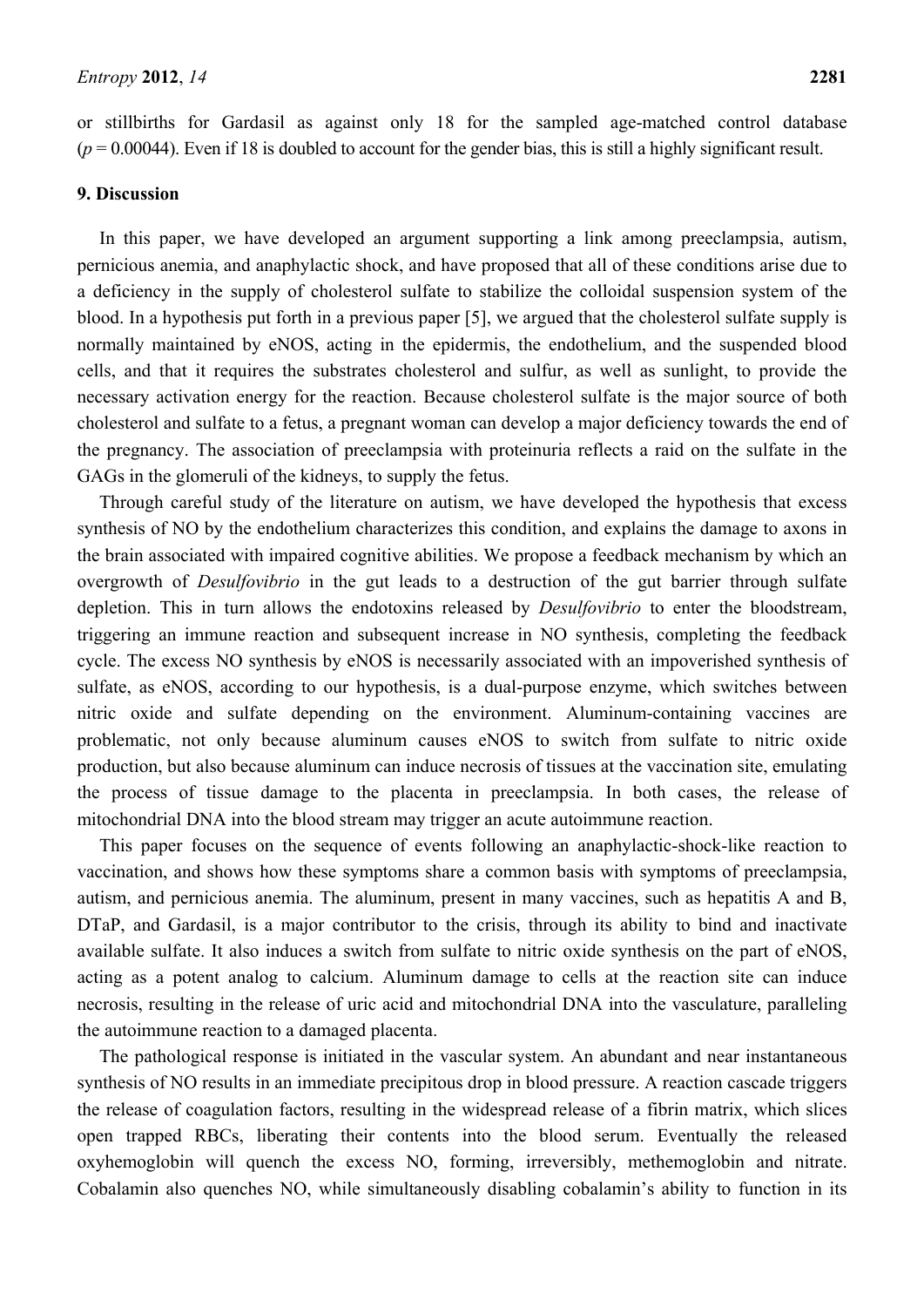catalytic roles. This leads to a severe cobalamin deficiency and the resulting symptoms of pernicious anemia [122].

Our studies of the signs and symptoms associated with anemia in the VAERS database revealed a concomitant symptom complex that is well explained by the above cascade of events. Furthermore, the data set associated with the symptoms of pernicious anemia also yielded a strong signal for all of the symptoms that are associated with autism, as well as autism itself. This link between anemia and autism is not intuitive—it is established based on statistical analyses of the symptoms found in the US CDC VAERS database, notwithstanding its flaws—underreporting and selection bias.

In a previous paper [5], we explained how several signs and symptoms found in association with autism—eczema, asthma, premature birth, and digestive disorders—could all be attributed to a deficiency in the supply of cholesterol sulfate. Thus, the increased susceptibility to a serious vaccine reaction associated with autism in the VAERS database is likely tied to increased vulnerability to a crisis in colloidal stability in the blood induced by the additional load of the vaccine-supplied toxins to an already vulnerable blood system.

Aluminum-containing vaccines, compared to non-aluminum-containing vaccines, show an increased incidence of sleep disorder, depression, and seizures, in association with the anemia symptom complex. These are all potential indicators of penetration of the aluminum into the brain, as a direct consequence of an inability to properly dispose of the aluminum due to the sulfate deficiency. Aluminum's negative impact on brain function is well established [93–101].

Finally, we argue that preeclampsia, itself a strong predictor of future autism in the fetus, is a manifestation of the same reaction cascade associated with an extreme adverse reaction to vaccines. The cholesterol sulfate depletion, in this case, is a direct consequence of the enhanced needs for this critical nutrient by the developing fetus, in the context of an existing nutritional deficiency in the mother. An aluminum-containing vaccine, administered late in pregnancy to a woman already predisposed to preeclampsia, will likely precipitate an acute event, leading to miscarriage or stillbirth, a concept that is supported by an analysis of spontaneous abortion rates for Gardasil in the VAERS database.

#### **10. Conclusions**

We have proposed in this paper a novel hypothesis for the underlying pathology that links preeclampsia, autism, pernicious anemia and extreme adverse reactions to vaccines. In all cases, we suggest that a deficiency in the supply of cholesterol sulfate to the tissues creates a vulnerability to environmental toxins, which precipitates the pathological response. Excess NO synthesis by nitric oxide synthases provokes a cascade response with devastating consequences. Severe cobalamin depletion due to its reaction with NO and NO metabolites, along with extensive hemolysis of red blood cells, manifests as symptoms of classic pernicious anemia, and the sequelae can lead to death. We have used statistical analysis of the VAERS database to support our hypothesis. Further research will be needed to either confirm or disprove our hypothesis. If it is valid, then we propose that an effective prevention program for this pathology might simply require enhanced dietary intake of sulfurcontaining amino acids and greater sun exposure to the skin. We would also recommend the elimination of aluminum as an adjuvant in vaccines.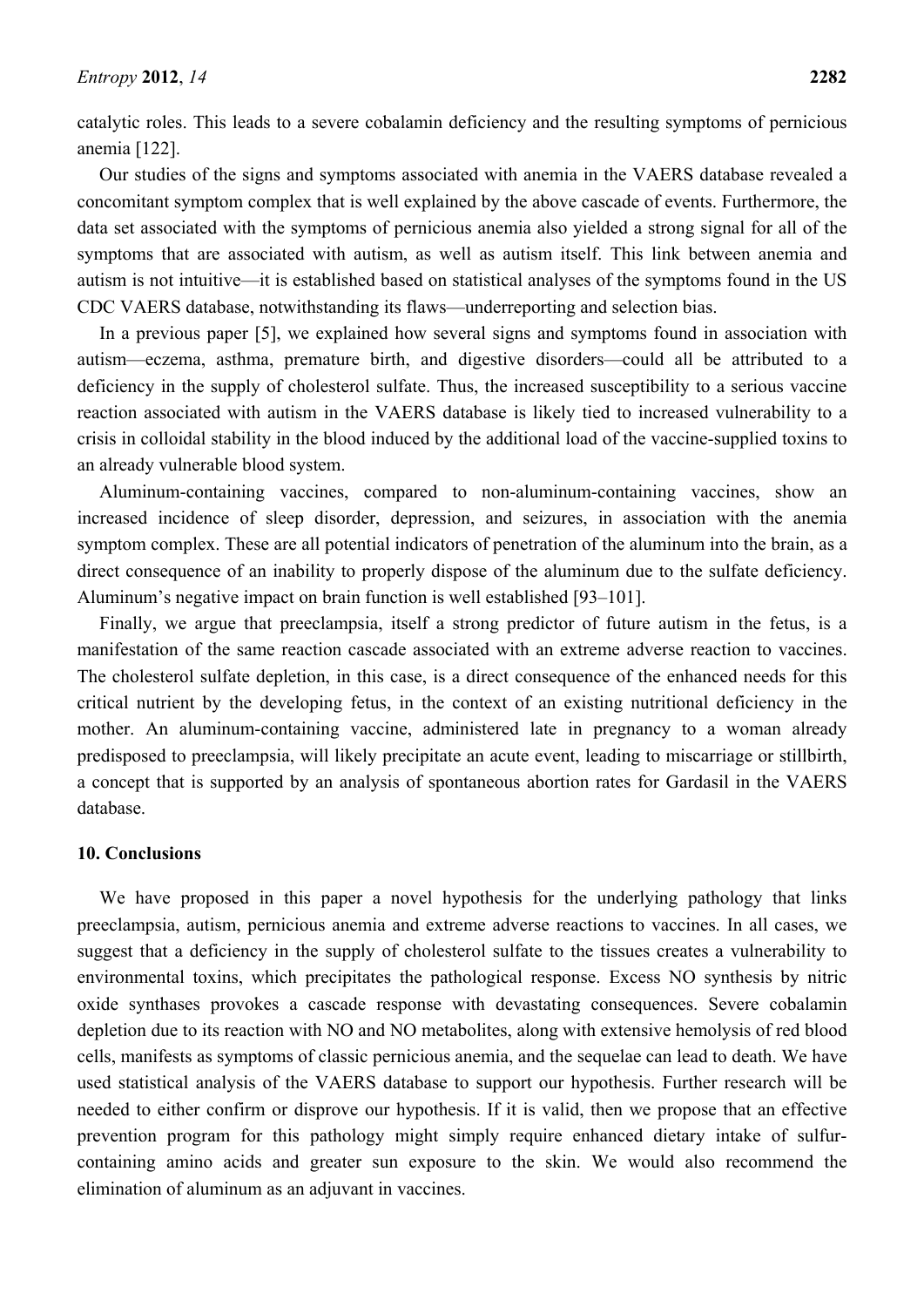## **References**

- 1. ACOG Committee on Practice Bulletins–Obstetrics, ACOG practice bulletin. Diagnosis and management of preeclampsia and eclampsia, Number 33. *Obstet. Gynecol.* **2002**, *99*, 159–167.
- 2. Roberts, J.M.; Taylor, R.N.; Musci, T.J.; Rodgers, G.M.; Hubel, C.A.; McLaughlin, M.K. Preeclampsia: An endothelial cell disorder. *Am. J. Obstet. Gynecol.* **1989**, *161*, 1200–1204.
- 3. Rayman, M.P.; Barlis, J.; Evans, R.W.; Redman, C.W.; King, L.J. Abnormal iron parameters in the pregnancy syndrome preeclampsia. *Am. J. Obstet. Gynecol*. **2002**, *187*, 412–418.
- 4. Mann, J.R.; McDermott, S.; Bao, H.; Hardin, J.; Gregg, A. Pre-eclampsia, birth weight, and autism spectrum disorders. *J. Autism Dev. Disord.* **2010**, *40*, 548–554.
- 5. Seneff, S.; Davidson, R.; Mascitelli, L. Might cholesterol sulfate deficiency contribute to the development of autistic spectrum disorder? *Med. Hypotheses* **2012**, *8*, 213–217.
- 6. Raats, C.J.I.; van Den Born, J.; Berden, J.H.M. Glomerular heparan sulfate alterations: Mechanisms and relevance for proteinuria. *Kidney Int.* **2000**, *57*, 385–400.
- 7. Hasanzadeh, M.; Ayatollahi, H.; Farzadnia, M.; Ayati, S.; Khoob, M.K. Elevated plasma total homocysteine in preeclampsia. *Saudi Med. J.* **2008**, *29*, 875–878.
- 8. Makedos, G.; Papanicolaou, A.; Hitoglou, A.; Kalogiannidis, I.; Makedos, A.; Vrazioti, V.; Goutzioulis, M. Homocysteine, folic acid and B12 serum levels in pregnancy complicated with preeclampsia. *Arch. Gynecol. Obstet.* **2007**, *275*, 121–124.
- 9. Mujawar, S.A.; Patil, V.W.; Daver, R.G. Study of serum homocysteine, folic acid and vitamin B12 in patients with preeclampsia. *Ind. J. Clin. Biochem.* **2011**, *26*, 257–260.
- 10. Olszewski, A.J.; McCully, K.S. Homocysteine metabolism and the oxidative modification of proteins and lipids. *Free Radic. Biol. Med.* **1993**, *14*, 683–693.
- 11. Toh, B.-H.; van Driel, I.R.; Gleeson, P.A. Pernicious Anemia. *N. Engl. J. Med.* **1997**, *337*, 1441–1448.
- 12. Strott, C.A. Cholesterol Sulfate in human physiology: What's it all about? *J. Lipid Res*. **2003**, *44*, 1268–1278.
- 13. Lin, B.; Kubushiro, K.; Akiba, Y.; Cui, Y.; Tsukazaki, K.; Nozawa, S.; Iwamori, M. Alteration of acidic lipids in human sera during the course of pregnancy: Characteristic increase in the concentration of cholesterol sulfate. *J. Chromatogr. B* **1997**, *704*, 99–104.
- 14. Horan, F.E.; Hirsch, F.G.; Wood, L.A.; Wright, I.S. Surface effects on blood-clotting components as determined by zeta potentials. *J. Clin. Invest*. **1950**, *29*, 202–211.
- 15. Cheetham, J.J.; Epand, R.M.; Andrews, M.; Flanagan, T.D. Cholesterol sulfate inhibits the fusion of Sendai virus to biological and model membranes. *J. Biol. Chem*. **1990**, *265*, 12404–12409.
- 16. Bleau, G.; Bodley, F.H.; Longpré, J.; Chapdelaine, A.; Roberts, K.D. Cholesterol sulfate. I. Occurrence and possible biological function as an amphipathic lipid in the membrane of the human erythrocyte. *Biochim. Biophys. Acta* **1974**, *352*, 1–9.
- 17. Yanai, H.; Javitt, N.B.; Higashi, Y.; Fuda, H.; Strott, C.A. Expression of cholesterol sulfotransferase (SULT2B1b) in human platelets. *Circulation* **2004**, *109*, 92–96.
- 18. Jackson, M.; Frame, F.; Weller, R.; McKenzie, R.C. Expression of nitric oxide synthase III (eNOS) mRNA by human skin cells: Melanocytes but not keratinocytes express eNOS mRNA. *Arch. Dermatol. Res.* **1998**, *290*, 350–352.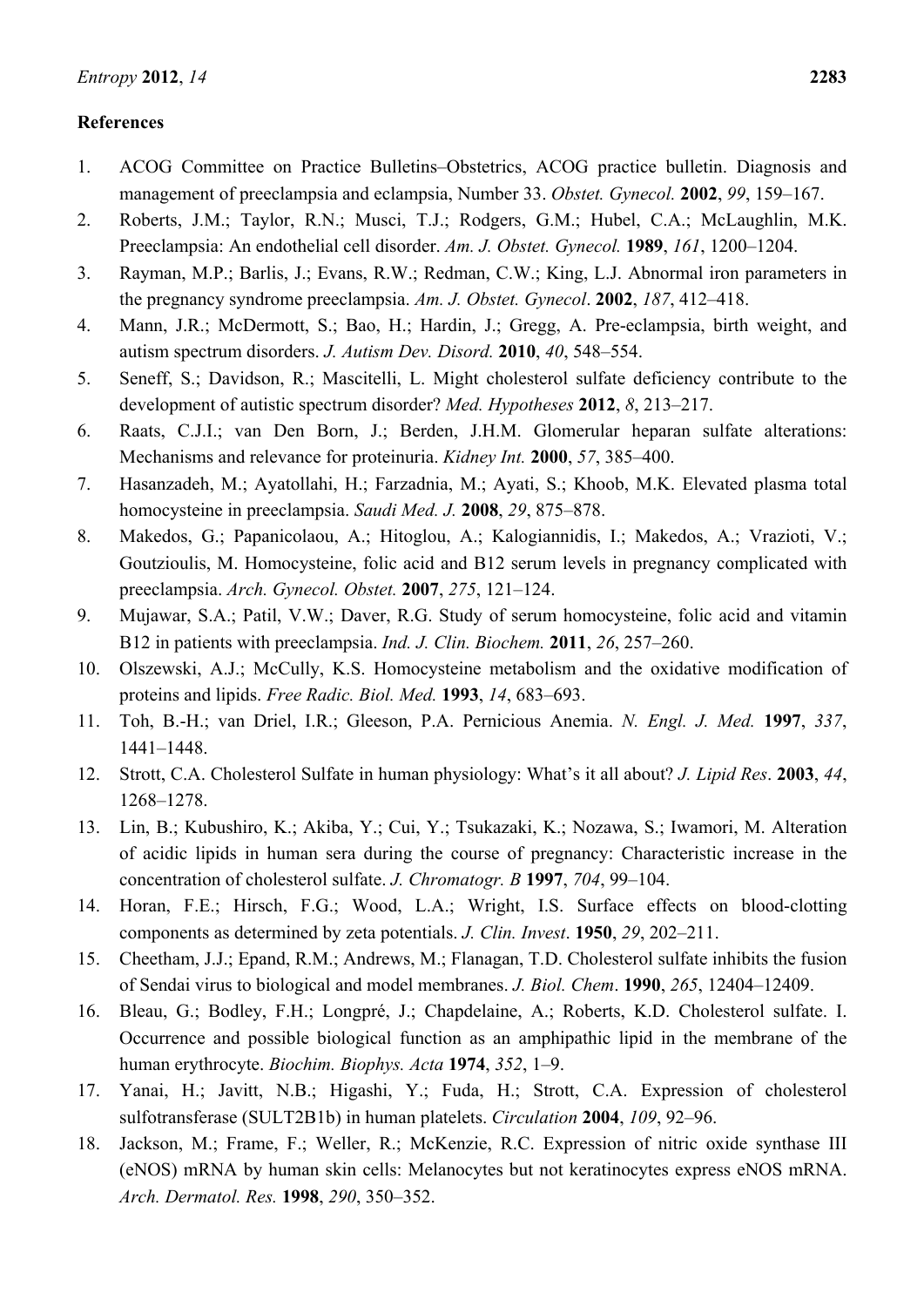- 19. Hyde, R.R. Heparin inhibition of anaphylactic shock. *J. Epidemiol*. **1927**, *7*, 614–618.
- 20. Michel, J.B.; Feron, O.; Sacks, D.; Michel, T. Reciprocal regulation of endothelial nitric-oxide synthase by Ca2+-calmodulin and caveolin. *J. Biol. Chem*. **1997**, *272*, 15583–15586.
- 21. Vallance, P.; Chan, N. Endothelial function and nitric oxide: Clinical relevance. *Heart* **2001**, *85*, 342–350.
- 22. Joshi, M.S.; Ferguson, T.B., Jr.; Han, T.H.; Hyduke, D.R.; Liao, J.C.; Rassaf, T.; Bryan, N.; Feelisch, M.; Lancaster, J.R., Jr. Nitric oxide is consumed, rather than conserved, by reaction with oxyhemoglobin under physiological conditions. *Proc. Natl. Acad. Sci. USA* **2002**, *99*, 10341–10346.
- 23. Doherty, D.H.; Doyle, M.P.; Curry, S.R.; Vali, R.J.; Fattor, T.J.; Olson, J.S.; Lemon, D.D. Rate of reaction with nitric oxide determines the hypertensive effect of cell-free hemoglobin. *Nat. Biotechnol*. **1998**, *16*, 672–676.
- 24. Palmer, R.M.J.; Ferrige, A.G.; Moncada, S. Nitric oxide release accounts for the biological activity of endothelium-derived relaxing factor. *Nature* **1987**, *327*, S24–S26.
- 25. Margulis, A.; Sitaramayya, A. Rate of deactivation of nitric oxide-stimulated soluble guanylate cyclase: Influence of nitric oxide scavengers and calcium. *Biochemistry* **2000**, *39*, 1034–1039.
- 26. Azarov, I.; Huang, K.T.; Basu, S.; Gladwin, M.T.; Hogg, N.; Kim-Shapiro, D.B. Nitric oxide scavenging by red blood cells as a function of hematocrit and oxygenation. *J. Biol. Chem.* **2005**, *280*, 39024–39032.
- 27. Davidson, R.M.; Barron, B.J.; White, P.A.; Fraire, A.E. Diagnosis by radiocolloid imaging of postpartum hepatic necrosis in the syndrome of hemolysis, elevated liver enzymes, and low platelets. *Clin. Nucl. Med.* **1992**, *17*, 322–324.
- 28. McKay, D.G. Diseases of hypersensitivity: Disseminated intravascular coagulation. *Arch. Intern. Med.* **1965**, *116*, 83–94.
- 29. McKay, D.G. Progress in disseminated intravascular coagulation. *Calif. Med.* **1969**, *111*, 186–199.
- 30. Gemsa, D.; Woo, C.H.; Fudenberg, H.H.; Schmidt, R. Stimulation of heme oxygenase in macrophages and liver by endotoxin. *J. Clin. Invest.* **1974**, *53*, 647–651.
- 31. Roach, J.P.; Moore E.E.; Partrick, D.A.; Damle, S.S.; Silliman, C.C.; McIntyre, R.C., Jr.; Banerjee, A. Heme oxygenase-1 induction in macrophages by a hemoglobin-based oxygen carrier reduces endotoxin-stimulated cytokine secretion. *Shock* **2009**, *31*, 251–257.
- 32. Viaro, F.; Dalio, M.B.; Evora, P.R.B. Catastrophic cardiovascular adverse reactions to protamine are nitric oxide/cyclic guanosine monophosphate dependent and endothelium mediated: Should methylene blue be the treatment of choice? *Chest* **2002**, *122*, 1061–1066.
- 33. Cauwels, A.; Janssen, B.; Buys, E.; Sips, P.; Brouckaert, P. Anaphylactic shock depends on PI3K and eNOS-derived NO. *J. Clin. Invest*. **2006**, *116*, 2244–2251.
- 34. Davidson, R.M.; Seneff, S. The initial common pathway of inflammation, disease, and sudden death. *Entropy* **2012**, *14*, 1399–1442.
- 35. Zangi, R. Can salting-in/salting-out ions be classified as chaotropes/kosmotropes? *J. Phys. Chem*. *B* **2010**, *114*, 643–650.
- 36. Kvech, S.; Edwards, M. Solubility controls on aluminum in drinking water at relatively low and high pH. *Water Res.* **2002**, *36*, 4356–4368.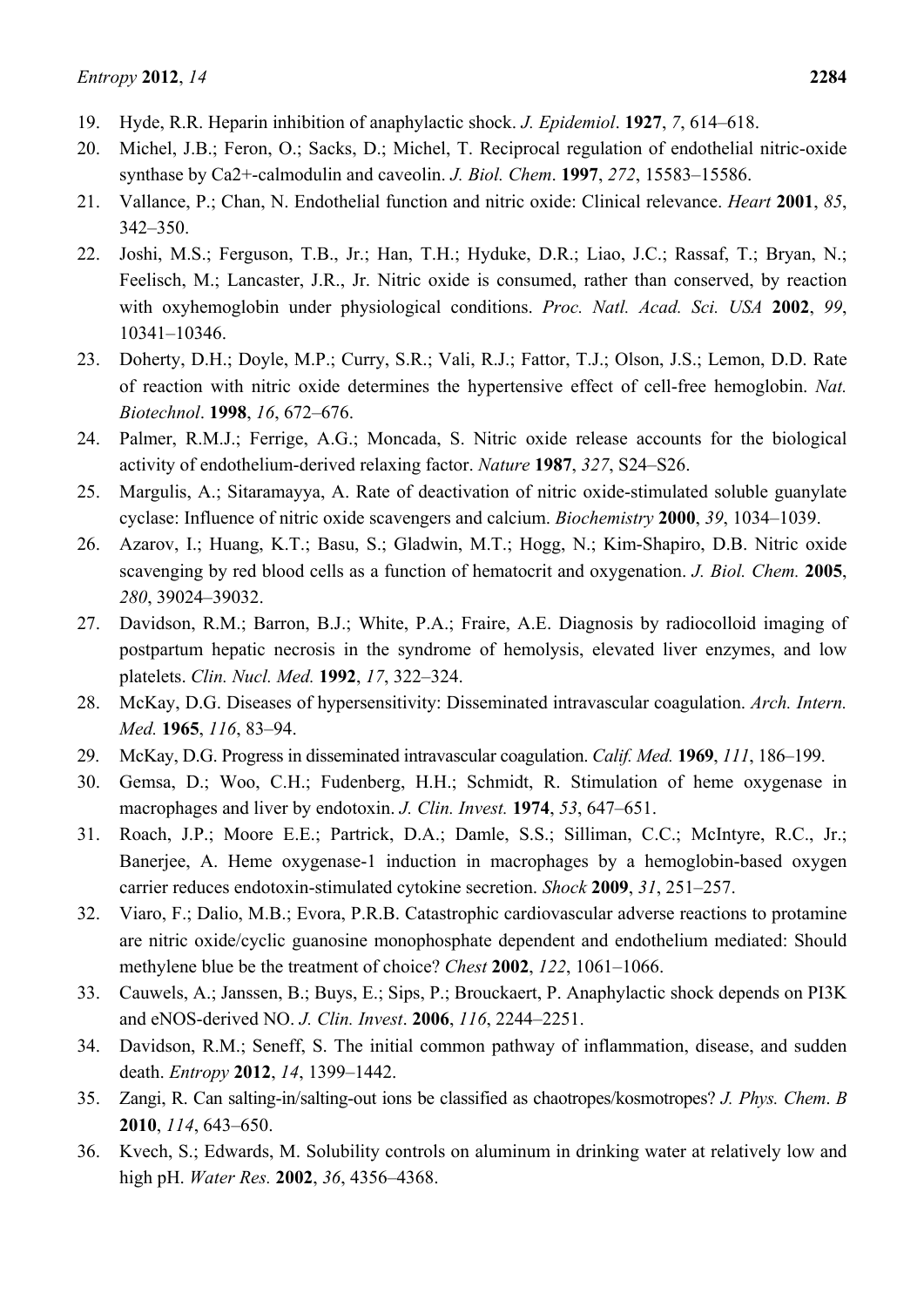- 37. Carpenter, E.; Fray, L.; Gormley, E. Antigen-specific lymphocytes enhance nitric oxide production in Mycobacterium bovis BCG-infected bovine macrophages. *Immunol. Cell Biol.* **1998**, *76*, 363–368.
- 38. Alvarez, M.N.; Peluffo, G.; Piacenza, L.; Radi, R. Intraphagosomal peroxynitrite as a macrophage-derived cytotoxin against internalized Trypanosoma cruzi: Consequences for oxidative killing and role of microbial peroxiredoxins in infectivity. *J. Biol. Chem*. **2011**, *286*, 6627–6640.
- 39. Kinross, J.M.; Darzi, A.W.; Nicholson, J.K. Gut microbiome-host interactions in health and disease. *Genome Med.* **2011**, *3*, 14.
- 40. Parracho, H.M.R.T.; Bingham, M.O.; Gibson, G.R.; McCartney, A.L. Differences between the gut microflora of children with autistic spectrum disorders and that of healthy children. *J. Med. Microbiol*. **2005**, *54*, 987–991.
- 41. Oller, J.W., Jr.; Oller, S.D.; Oller, S.N. *Autism: The Diagnosis, Treatment, & Etiology of the Undeniable Epidemic;* Jones & Bartlett Learning: Sudbury, MA, USA, 2010.
- 42. Molloy, C.A.; Manning-Courtney, P. Prevalence of chronic gastrointestinal symptoms in children with autism and autistic spectrum disorders. *Autism* **2003**, *7*, 165–171.
- 43. Sandler, R.H.; Finegold, S.M.; Bolter, E.R.; Buchanan, C.P.; Maxwell, A.P.; Väisänen, M.L.; Nelson, M.N.; Wexler, H.M. Short-term benefit from oral vancomycin treatment of regressiveonset Autism. *J. Child Neurol.* **2000**, *15*, 429–435.
- 44. Finegold, S.M. State of the art; Microbiology in health and disease. Intestinal bacterial flora in autism. *Anaerobe* **2011**, *17*, 367–368.
- 45. Gibson, G.R.; Cummings, H.; MacFarlane, G.T. Competition for hydrogen between sulphatereducing bacteria and methanogenic bacteria from the human large intestine. *J. Applied Bacteriol.* **1988**, *65*, 241–247.
- 46. Gibson, G.R.; Cummings, J.H.; Macfarlane, G.T. Use of a three-stage continuous culture system to study the effect of mucin on dissimilatory sulfate reduction and methano-genesis by mixed populations of human gut bacteria. *Appl. Environ. Microbiol*. **1988**, *54*, 2750–2755.
- 47. Levine, J.J.; Pettei, M.J.; Valderrama, E.; Gold, D.M.; Kessler, B.H.; Trachtman, H. Nitric oxide and inflammatory bowel disease: Evidence for local intestinal production in children with active colonic disease. *J. Pediatr. Gastr. Nutr.* **1998**, *26*, 34–38.
- 48. Gibson, G.R.; Cummings, J.H.; Macfarlane, G.T. Growth and activities of sulphate-reducing bacteria in gut contents of healthy subjects and patients with ulcerative colitis. *FEMS Microbiol. Ecol.* **1991**, *86*, 103–112.
- 49. Sweeten, T.L.; Posey, D.J.; Shankar, S.; McDougle, C.J. High nitric oxide production in autistic disorder: A possible role for interferon-γ. *Biol. Psychiat.* **2004**, *55*, 434–437.
- 50. Sögüt, S.S.; Zoroglu, S.S.; Özyurt, H.; Ylmaz, H.R.; Ozugurlu, F.; Sivasli, E.; Yetkin, O.; Yanik, M.; Tutkun, H.; Savas, H.A.; *et al.* Changes in nitric oxide levels and antioxidant enzyme activities may have a role in the pathophysiological mechanisms involved in autism. *Clin. Chim. Acta* **2003**, *331*, 111–117.
- 51. Akyol, O.; Zoroglu, S.S.; Armutcu, F.; Sahin, S.; Gurel, A. Nitric Oxide as a Physiopathological Factor in Neuropsychiatric Disorders. *In Vivo* **2004**, *18*, 377–390.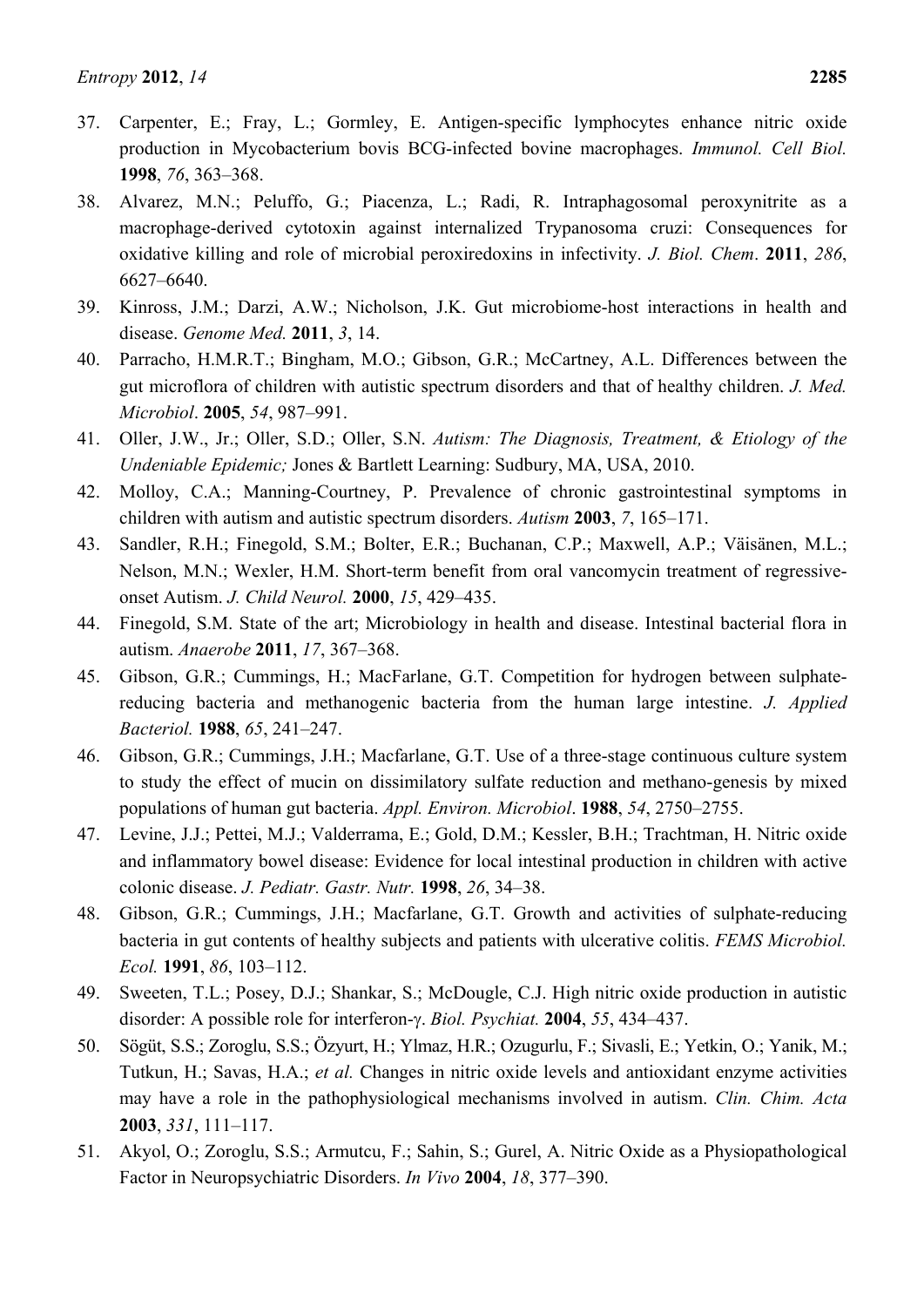- 52. Zoroglu, S.S.; Yürekli M.; Meram, I.; Sögüt, S.; Tutkun, H.; Yetkin, O.; Sivasli, E.; Savas, H.A.; Yanik, M.; Herken, H.; *et al.* Pathophysiological role of nitric oxide and adrenomedullin in autism. *Cell Biochem. Funct*. **2003**, *21*, 55–60.
- 53. Murch, S.H.; Macdonald, T.T.; Walker-Smith, J.A.; Levin, M.; Lionetti, P.; Klein, N.J. Disruption of sulphated glycosaminoglycans in intestinal inflammation. *The Lancet* **1993**, *341*, 711–714.
- 54. Finegold, S.M.; Downes, J.; Summanen, P.H. Microbiology of regressive autism. *Anaerobe* **2012**, *18*, 260–262.
- 55. Theoharides, T.C.; Doyle, R. Autism, gut–blood–brain barrier, and mast cells. *J. Clin. Psychopharm*. **2008**, *2*, 479–483.
- 56. Emanuele, E.; Orsi, P.; Boso, M.; Broglia, D.; Brondino, N.; Barale, F.; di Nemi, S.U.; Politi, P. Low-grade endotoxemia in patients with severe autism. *Neurosci. Lett*. **2010**, *471*, 162–165.
- 57. Karteris, E.; Vatish, M.; Hillhouse, E.W.; Grammatopoulos, D.K. Preeclampsia is associated with impaired regulation of the placental nitric oxide-cyclic guanosine monophosphate pathway by corticotropin-releasing hormone (CRH) and CRH-related peptides. *J. Clin. Endocrin. Metab.* **2005**, *90*, 3680–3687.
- 58. Debry, P.; Nash, E.A.; Neklason, D.W.; Metherall, J.E. Role of multidrug resistance P-glycoproteins in cholesterol esterification. *J. Biol. Chem.* **1997**, *272*, 1026–1031.
- 59. Haines, T.H. Do sterols reduce proton and sodium leaks through lipid bilayers? *Prog. Lipid Res.* **2001**, *40*, 299–324.
- 60. Seino, S.; Miki, T. Physiological and pathophysiological roles of ATP-sensitive  $K^+$  channels. *Prog. Biophys. Mol. Biol*. **2003**, *81*, 133–176.
- 61. Noma, A. ATP-regulated K<sup>+</sup> channels in cardiac muscle. *Nature* 1983, 305, 147–148.
- 62. Nelson, M.T.; Patlak, J.B.; Worley, J.F.; Standen, N.B. Calcium channels, potassium channels, and voltage dependence of arterial smooth muscle tone. *Am. J. Physiol.* **1990**, *259*, C3–C18.
- 63. Khorram, O.; Han, G. The influence of progesterone on endometrial nitric oxide synthase expression. *Fertil. Steril.* **2009**, *91*, 2157–2162.
- 64. Schmidt, K.; Gibraeil, H.D.; Mayer, B. Lack of involvement of extracellular signal- regulated kinase (ERK) in the agonist-induced endothelial nitric oxide synthesis. *Biochem. Pharmacol.*  **2002**, *63*, 1137–1142.
- 65. Hahn, S.; Holzgreve, W. Fetal cells and cell-free fetal DNA in maternal blood: New insights into pre-eclampsia. *Hum. Reprod.* **2002**, *8*, 501–508.
- 66. Zhong, X.H.; Laivuori, H.; Livingston, J.C.; Ylikorkala, O.; Sibai, B.M.; Holzgreve, W.; Hahn, S. Elevation of both maternal and fetal extracellular circulating deoxyribonucleic acid concentrations in the plasma of pregnant women with preeclampsia. *Am. J. Obstet. Gynecol.* **2001**, *184*, 414–419.
- 67. Redman, C.W.; Sargent, I.L. Placental debris, oxidative stress and pre-eclampsia. *Placenta* **2000**, *21*, 597–602.
- 68. Redman, C.W.; Sargent, I.L. The pathogenesis of pre-eclampsia. *Gynecol. Obstet*. *Fertil*. **2001**, *29*, 518–522.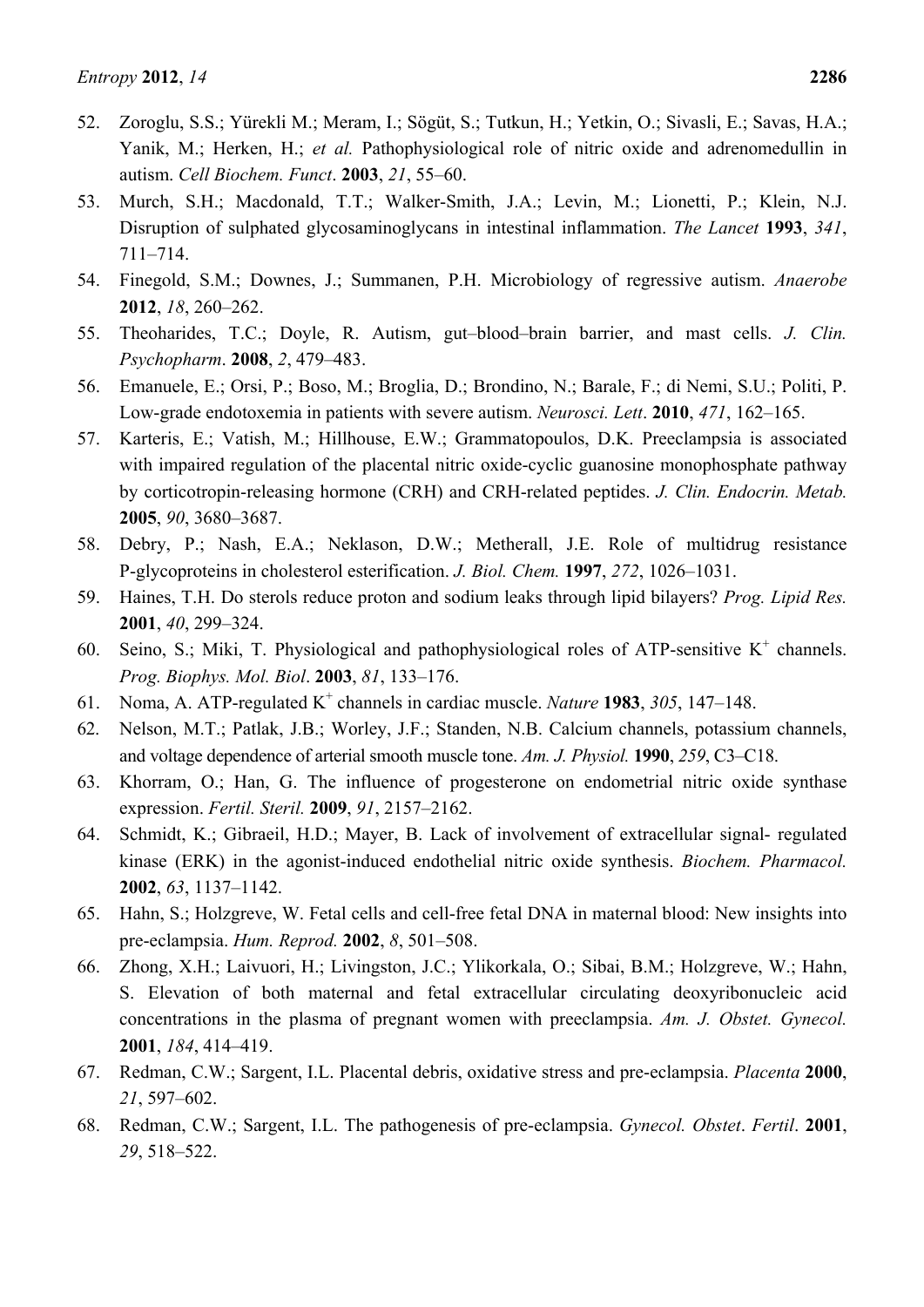- 69. Wolff, J.J.; Gu, H.; Gerig, G.; Elison, J.T.; Styner, M.; Gouttard, S.; Botteron, K.N.; Dager, S.R.; Dawson, G.; Estes, A.M.; *et al.* Differences in white matter fiber tract development present from 6 to 24 months in infants with autism. *Am. J. Psychiatry* **2012**, *169*, 589–600.
- 70. Garthwaite, G.; Goodwin, D.A.; Batchelor, A.M.; Leeming, K.; Garthwaite, J. Nitric oxide toxicity in CNS white matter: An *in vitro* study using rat optic nerve. *Neuroscience* **2002**, *109*, 145–155.
- 71. Garthwaite, G.; Goodwin, D.A.; Neale, S.; Riddall, D.; Garthwaite, J. Soluble guanylyl cyclase activator YC-1 protects white matter axons from nitric oxide toxicity and metabolic stress, probably through Na<sup>+</sup> channel inhibition. *Mol. Pharmacol.* **2002**, *61*, 97–104.
- 72. Volkmar, F.R.; Nelson, D.S. Seizure disorders in autism. *J. Am. Acad. Child Adolesc. Psychiatry*  **1990**, *29*, 127–129.
- 73. Gupta, R.C.; Dettbarn, W.D. Prevention of kainic acid seizures-induced changes in levels of nitric oxide and high-energy phosphates by 7-nitroindazole in rat brain regions. *Brain Res.* **2003**, *981*, 184–192.
- 74. Kato, N.; Sato, S.; Yokoyama, H.; Kayama, T.; Yoshimura, T. Sequential changes of nitric oxide levels in the temporal lobes of kainic acid-treated mice following application of nitric oxide synthase inhibitors and phenobarbital. *Epilepsy Res.* **2005**, *65*, 81–91.
- 75. Kovacs, R.; Rabanus, A.; Otahal, J.; Patzak, A.; Kardos, J.; Albus, K.; Heinemann, U.; Kann, O. Endogenous nitric oxide is a key promoting factor for initiation of seizure-like events in hippocampal and entorhinal cortex slices*. J. Neurosci.* **2009**, *29*, 8565–8577.
- 76. Brown, G.C. Regulation of mitochondrial respiration by nitric oxide inhibition of cy- tochrome c oxidase. *Biochim. Biophys. Acta* **2001**, *1504*, 46–57.
- 77. Brown, G.C.; Borutaite, V. Inhibition of mitochondrial respiratory complex I by nitric oxide, peroxynitrite and S-nitrosothiols. *Biochim. Biophys. Acta* **2004**, *1658*, 44–49.
- 78. Kunz, W.S.; Kudin, A.P.; Vielhaber, S.; Blumcke, I.; Zuschratter, W.; Schramm, J.; Beck, H.; Elger, E.E. Mitochondrial complex I deficiency in the epileptic focus of patients with temporal lobe epilepsy*. Ann. Neurol.* **2000**, *48*, 766–773.
- 79. Kann, O.; Kovacs, R.; Njunting, M.; Behrens, C.J.; Otahal, J.; Lehmann, T.N.; Gabriel, S.; Heinemann, U. Metabolic dysfunction during neuronal activation in the ex vivo hippocampus from chronic epileptic rats and humans. *Brain* **2005**, *128*, 2396–2407.
- 80. Patel, M. Mitochondrial dysfunction and oxidative stress: Cause and consequence of epileptic seizures. *Free Radic. Biol. Med.* **2004**, *37*, 1951–1962.
- 81. Rossignol, D.A.; Bradstreet, J.J. Evidence of mitochondrial dysfunction in autism and implications for treatment. *Am. J. Biochem. Biotech.* **2008**, *4*, 208–217.
- 82. Lindblad, E.B. Aluminium adjuvants-in retrospect and prospect. *Vaccine* **2004**, *22*, 3658–3668.
- 83. Tritto, E.; Mosca, F.; de Gregorio, E. Mechanism of action of licensed vaccine adjuvants. *Vaccine* **2009**, *27*, 3331–3334.
- 84. Al-Akl, N.S.; Chakhtoura, M.; Kazzi, N.F.; Usta, J.; Chamoun, C.A.; Abdelnoor, A.M. Uric acid: A possible mediator of the adjuvant effect of alum in mice immunized with ovalbumin. *WJV*  **2011**, *1*, 148–155.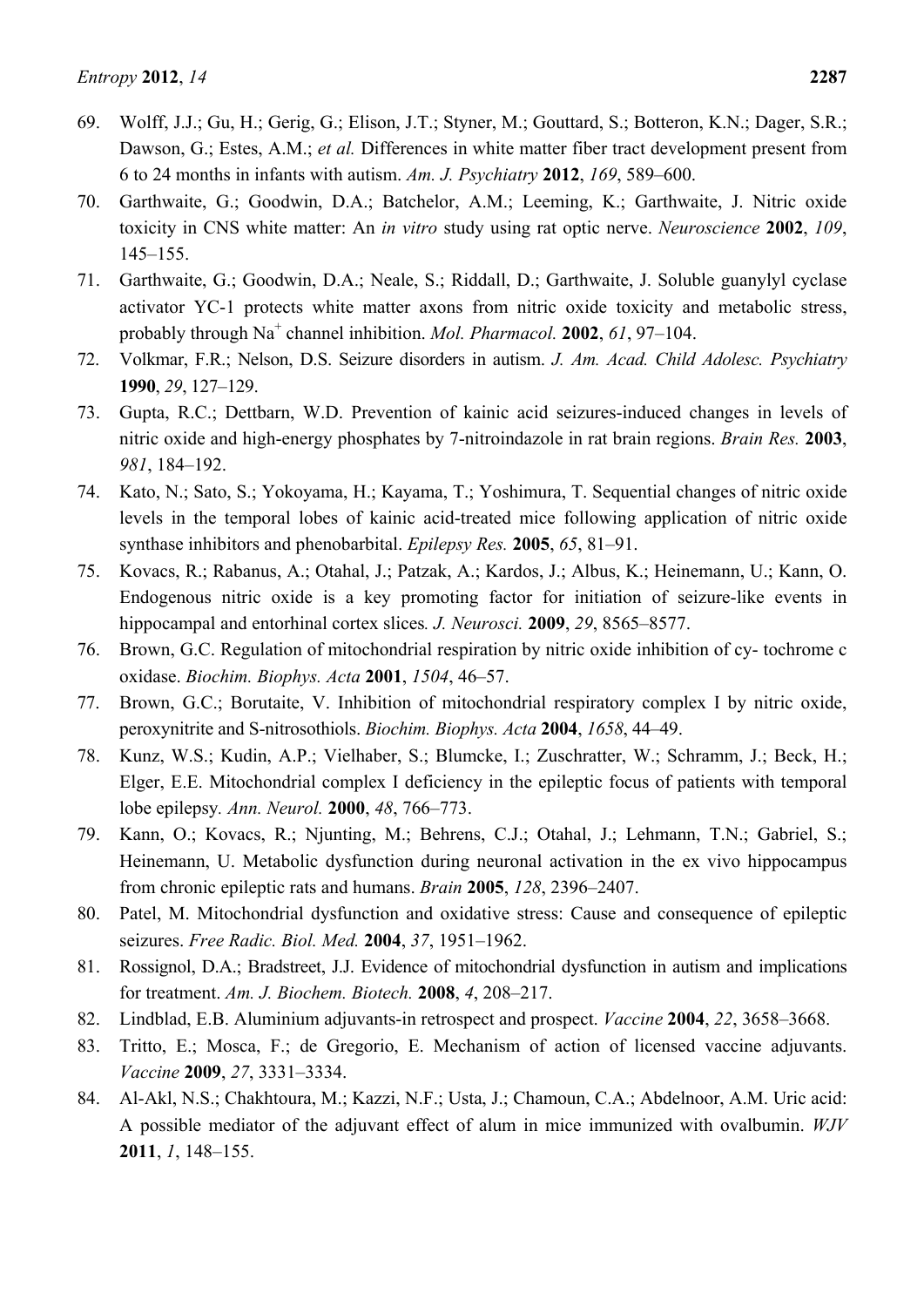- 85. Kool, M.; Soullié, T.; van Nimwegen, M.; Willart, M.A.M.; Muskens, F.; Jung, S.; Hoogsteden, H.C.; Hammad, H.; Lambrecht, B.N. Alum adjuvant boosts adaptive immunity by inducing uric acid and activating inflammatory dendritic cells. *J. Exp. Med.* **2008**, *205*, 869–882.
- 86. Shi, Y.; Evans, J.E.; Rock, K.L. Molecular identification of a danger signal that alerts the immune system to dying cells. *Nature* **2003**, *425*, 516–521.
- 87. Webb, R.; Jeffries, M.; Sawalha, A.H. Uric acid directly promotes human T-cell activation. *Am. J. Med. Sci.* **2009**, *337*, 23–27.
- 88. Blaurock-Busch, E.; Amin, O.R.; Dessoki, H.H.; Rabah, T. Toxic metals and essential elements in hair and severity of symptoms among children with autism. *Maedica* **2012**, *7*, 38–48.
- 89. Goulopoulou, S.; Matsumoto, T.; Bomfim, G.F.; Webb, R.C. Toll-like receptor 9 activation: a novel mechanism linking placenta-derived mitochondrial DNA and vascular dysfunction in pre-eclampsia. *Clin. Sci. (Lond.)* **2012**, *123*, 429–435.
- 90. Akira, S.; Takeda, K.; Kaisho, T. Toll-like receptors: Critical proteins linking innate and acquired immunity. *Nature Immunol*. **2001**, *2*, 675–680.
- 91. Tomljenovic, L.; Shaw, C.A. Aluminum vaccine adjuvants: Are they safe? *Curr. Med. Chem*. **2011**, *18*, 2630–2637.
- 92. Exley, C.; Swarbrick, L.; Gherardi, R.K.; Authier, F.-J. A role for the body burden of aluminium in vaccine-associated macrophagic myofasciitis and chronic fatigue syndrome. *Med. Hypotheses*  **2009**, *72*, 135–139.
- 93. M. Kawahara, M.; Kato-Negishi, M. Link between aluminum and the pathogenesis of Alzheimer's disease: The integration of the aluminum and amyloid cascade hypotheses. *Int. J. Alzheimers Dis.* **2011**, 276393.
- 94. Blaylock, R.L. Aluminum induced immunoexcitotoxicity in neurodevelopmental and neurodegenerative disorders. *Curr. Inorg. Chem*. **2012**, *2*, 46–53.
- 95. Passeri, E.; Villa, C.; Couette, M.; Itti, E.; Brugieres, P.; Cesaro, P.; Gherardi, R.K.; Bachoud-Levi, A.-C.; Authier, F.-J. Long-term persistence of vaccine-derived aluminum hydroxide is associated with chronic cognitive dysfunction. *J. Inorg. Biochem*. **2009**, *103*, 1571–1578.
- 96. Agmon-Levin, N.; Hughes, G.R.V.; Shoenfeld, Y. The spectrum of ASIA: 'Autoimmune (Autoinflammatory) Syndrome induced by Adjuvants'. *Lupus* **2012**, *21*, 118–120.
- 97. Passeri, E.; Villa, C.; Couette, M.; Itti, E.; Brugieres, P.; Cesar, P.; Gherardi, R.K.; Bachoud-Levi, A.-C.; Authier, F.-J. Long-term follow-up of cognitive dysfunction in patients with aluminum hydroxide-induced macrophagic myofasciitis (MMF). *J. Inorg. Biochem*. **2011**, *105*, 1457–1463.
- 98. Wills, M.R.; Savory, J. Water content of aluminum, dialysis dementia, and osteomalacia. *Environ. Health Persp.* **1985**, *63*, 141–147.
- 99. Llansola, M.; Miñana, M.-D.; Montoliu, C.; Saez, R.; Corbalán, R.; Manzo, L.; Felipo, V. Prenatal exposure to aluminum reduces expression of neuronal nitric oxide synthase and of soluble guanylate cyclase and impairs glutamatergic neurotransmission in rat cerebellum. *J. Neurochem*. **1999**, *73*, 712–718.
- 100. Lemire, J.; Appanna, V.D. Aluminum toxicity and astrocyte dysfunction: A metabolic link to neurological disorders. *Inorg. Biochem*. **2011**, *105*, 1513–1517.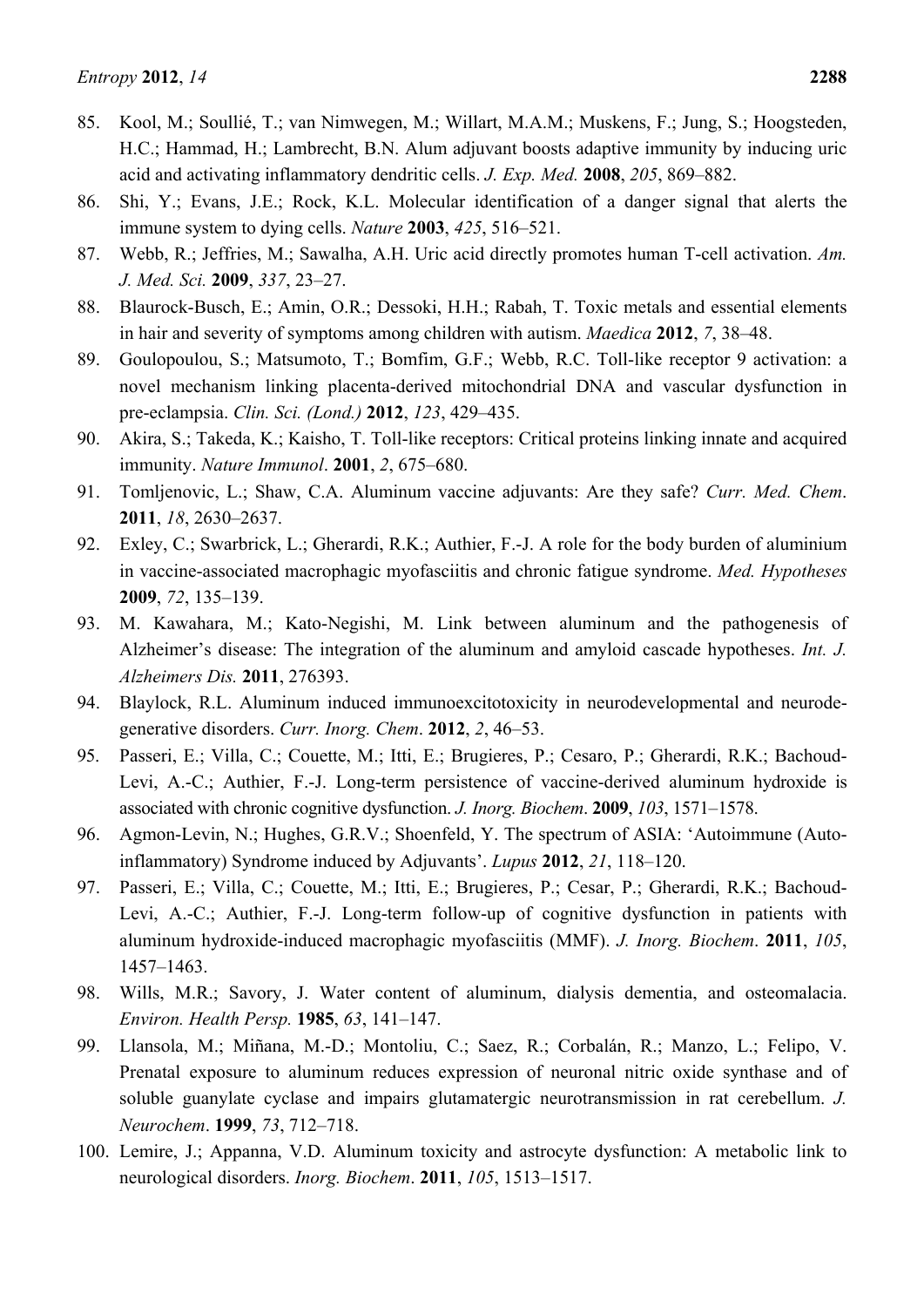- 101. Lemire, J.; Mailloux, R.; Puiseux-Dao, S.; Appanna, V.D. Aluminum-induced defective mitochondrial metabolism perturbs cytoskeletal dynamics in human astrocytoma cells. *J. Neurosci. Res*. **2009**, *87*, 1474–1483.
- 102. Redhead, K.; Quinlan, G.J.; Das, R.G.; Gutteridge, J.M. Aluminium-adjuvanted vaccines transiently increase aluminium levels in murine brain tissue. *Pharmacol*. *Toxicol*. **1992**, *70*, 278–280.
- 103. Onore, C.; Careaga, M.; Ashwood, P. The role of immune dysfunction in the pathophysiology of autism*. Brain Behav. Immun.* **2012**, *26*, 383–392.
- 104. Zhang, Y.; Cremer, P.S. Interactions between macromolecules and ions: The Hofmeister series. *Curr. Opin. Chem. Biol.* **2006**, *10*, 658–663.
- 105. Rother, R.P.; Bell, L.; Hillmen, P.; Gladwin, M.T. The clinical sequelae of intravascular hemolysis and extracellular plasma hemoglobin: A novel mechanism of human disease. *JAMA*  **2005**, *293*, 1653–1662.
- 106. Maimburg, R.D.; Vaeth, M.; Schendel, D.E.; Bech, B.H.; Olsen, J.; Thorsen, P. Neonatal jaundice: A risk factor for infantile autism? *Paediatr. Perinat. Ep.* **2008**, *22*, 562–568.
- 107. Maimburg, R.D.; Bech, B.H.; Vaeth, M.; Mller-Madsen, B.; Olsen, J. Neonatal jaundice, Autism, and other disorders of psychological development. *Pediatrics* **2010**, *126*, 872–878.
- 108. Brouwer, M.; Chamulitrat, W.; Ferruzzi, G.; Sauls, D.L.; Weinberg, J.B. Nitric oxide interactions with cobalamins: Biochemical and functional consequences. *Blood* **1996**, *88*, 1857–1864.
- 109. Acharya, U.; Gau, J.-T.; Horvath, W.; Ventura, P.; Hsueh, C.-T.; Carlsen, W. Hemolysis and hyperhomocysteinemia caused by cobalamin deficiency: Three case reports and review of the literature. *J. Hematol. Oncol.* **2008**, *1*, 26.
- 110. Mukherjee, R.; Brasch, N.E. Kinetic studies on the reaction between cob(I)alamin and peroxynitrite: Rapid oxidation of cob(I)alamin to cob(II)alamin by peroxynitrous acid. *Chem. Eur. J.* **2011**, *17*, 11723–11727.
- 111. Liu, J.; Li, A.; Seneff, S. Automatic drug side effect discovery from online patient-submitted reviews: Focus on statin drugs. In Proceedings of the first international conference on advances in information mining and management, Barcelona, Spain, October 2011.
- 112. Dunning, T. Accurate methods for the statistics of surprise and coincidence. *Comp. Ling.* **1993**, *19*, 61–74.
- 113. PubMed Health, A.D.A.M. Medical Encyclopedia, Preeclampsia. Available on: http://www.ncbi.nlm.nih.gov/pubmedhealth/PMH0001900/ (accessed on 7 November 2012).
- 114. Neufeld, A.H. Nitric oxide: A potential mediator of retinal ganglion cell damage in glaucoma. *Surv. Ophthalmol.* **1999**, *43*, S129–S135.
- 115. Liu, B.; Neufeld, A.H. Expression of nitric oxide synthase-2 (NOS-2) in reactive astrocytes of the human glaucomatous optic nerve head. *Glia* **2000**, *30*, 178–186.
- 116. Maiese, K.; Boniece, I.; DeMeo, D.; Wagner, J.A. Peptide growth factors protect against ischemia in culture by preventing nitric oxide toxicity. *J. Neurosci.* **1993**, *73*, 3034–3040.
- 117. Donahoe, W.E. Cyanosis in infants with nitrates in drinking water as cause. *Pediatrics* **1949**, *3*, 308–311.
- 118. Chilcote, R.R.; Williams, B.; Wolff, L.J.; Baehner, R.L. Sudden death in an infant from methemoglobinemia after administration of 'sweet spirits of nitre'. *Pediatrics* **1977**, *59*, 280–282.